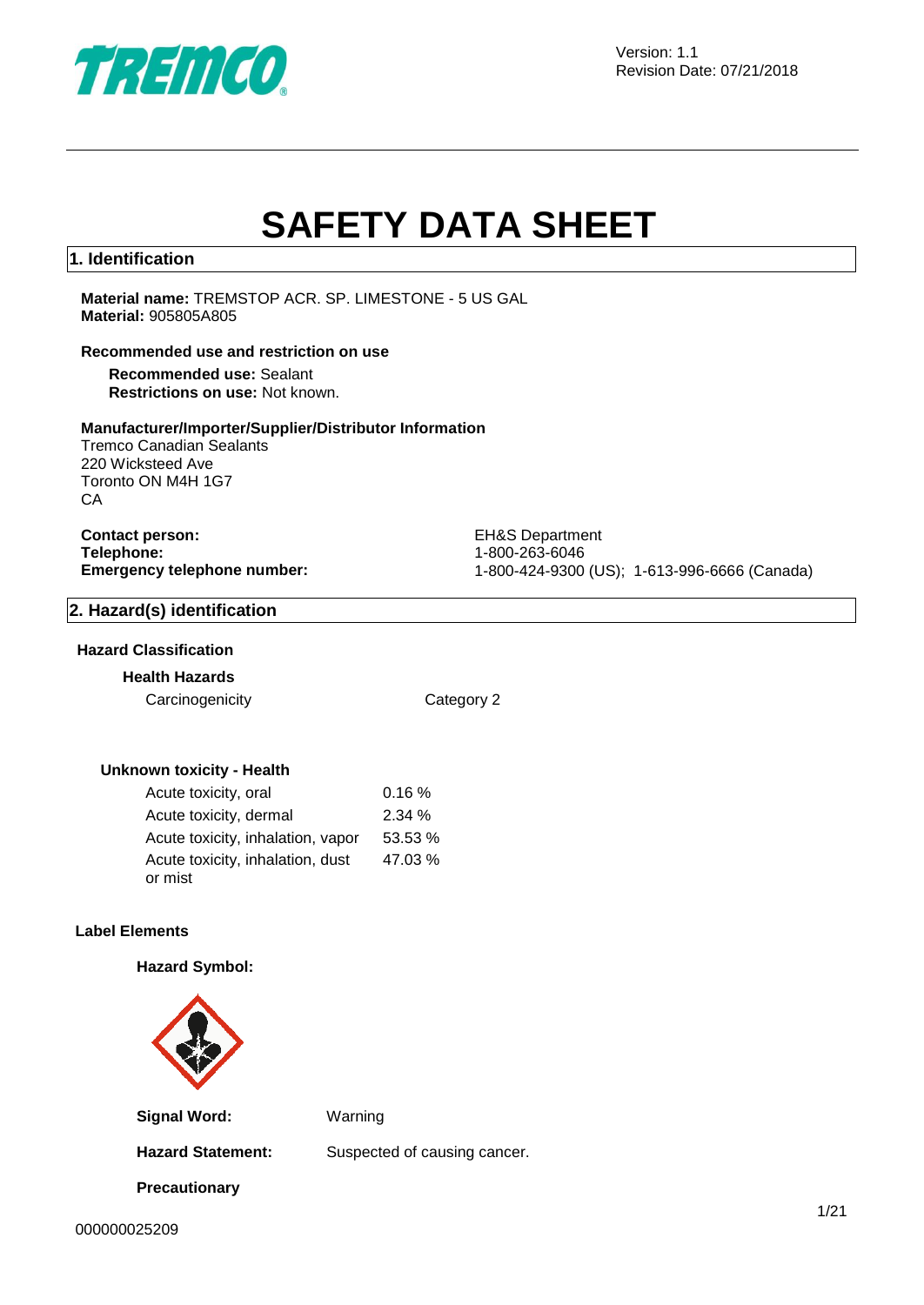

| <b>Statements</b>                             |                                                                                                                                                                                            |
|-----------------------------------------------|--------------------------------------------------------------------------------------------------------------------------------------------------------------------------------------------|
| <b>Prevention:</b>                            | Obtain special instructions before use. Do not handle until all safety<br>precautions have been read and understood. Use personal protective<br>equipment as required.                     |
| Response:                                     | IF exposed or concerned: Get medical advice/attention.                                                                                                                                     |
| Storage:                                      | Store locked up.                                                                                                                                                                           |
| Disposal:                                     | Dispose of contents/container to an appropriate treatment and disposal<br>facility in accordance with applicable laws and regulations, and product<br>characteristics at time of disposal. |
| Hazard(s) not otherwise<br>classified (HNOC): | None.                                                                                                                                                                                      |

## **3. Composition/information on ingredients**

#### **Mixtures**

| <b>Chemical Identity</b> | <b>CAS number</b> | Content in percent (%)*                                                                                    |
|--------------------------|-------------------|------------------------------------------------------------------------------------------------------------|
| White mineral oil        | 8042-47-5         | $5 - 10\%$                                                                                                 |
| Amorphous silica         | 7631-86-9         | $1 - 5\%$                                                                                                  |
| Propylene glycol         | 57-55-6           | $1 - 5\%$                                                                                                  |
| Titanium dioxide         | 13463-67-7        | $1 - 5\%$                                                                                                  |
| Ammonium hydroxide       | 1336-21-6         | $0.1 - 1\%$                                                                                                |
| Zinc oxide               | 1314-13-2         | $0.1 - 1\%$                                                                                                |
|                          |                   | * All concentrations are persont by wordt unless ingradiant is a gen. Cas concentrations are in persont by |

All concentrations are percent by weight unless ingredient is a gas. Gas concentrations are in percent by volume.

#### **4. First-aid measures**

| Ingestion:                                         | Rinse mouth thoroughly.                                                                      |
|----------------------------------------------------|----------------------------------------------------------------------------------------------|
| Inhalation:                                        | Move to fresh air.                                                                           |
| <b>Skin Contact:</b>                               | Remove contaminated clothing and wash the skin thoroughly with soap and<br>water after work. |
| Eye contact:                                       | Rinse immediately with plenty of water.                                                      |
| Most important symptoms/effects, acute and delayed |                                                                                              |
| Symptoms:                                          | May cause skin and eye irritation.                                                           |
|                                                    | Indication of immediate medical attention and special treatment needed                       |
| Treatment:                                         | Symptoms may be delayed.                                                                     |
| 5. Fire-fighting measures                          |                                                                                              |
| <b>General Fire Hazards:</b>                       | No unusual fire or explosion hazards noted.<br>$\sim$ $\sim$ $\sim$                          |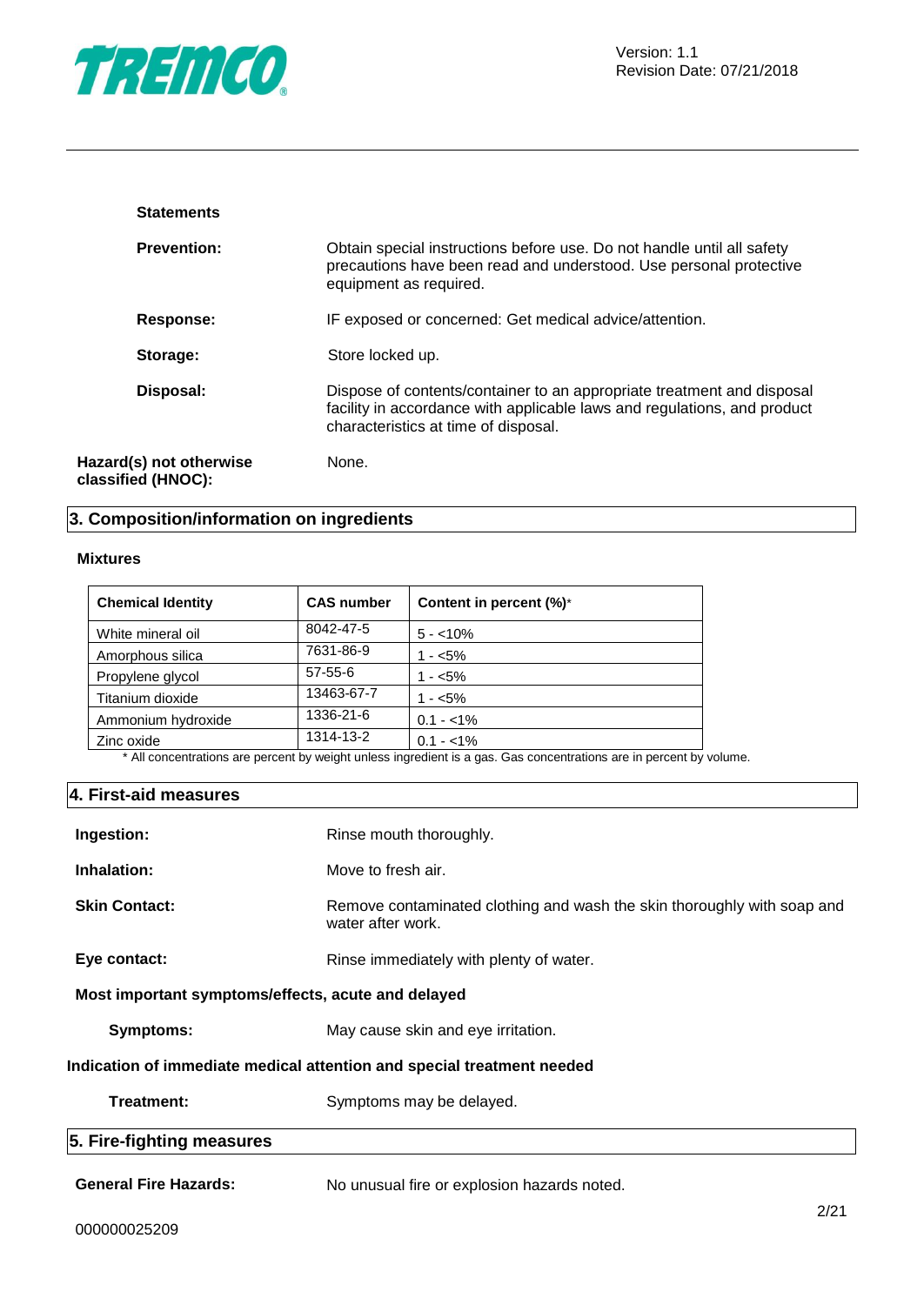

#### **Suitable (and unsuitable) extinguishing media**

| Suitable extinguishing<br>media:                                                  | Use fire-extinguishing media appropriate for surrounding materials.                                                                                                                                                                                                                                                                                                       |
|-----------------------------------------------------------------------------------|---------------------------------------------------------------------------------------------------------------------------------------------------------------------------------------------------------------------------------------------------------------------------------------------------------------------------------------------------------------------------|
| <b>Unsuitable extinguishing</b><br>media:                                         | Do not use water jet as an extinguisher, as this will spread the fire.                                                                                                                                                                                                                                                                                                    |
| Specific hazards arising from<br>the chemical:                                    | During fire, gases hazardous to health may be formed.                                                                                                                                                                                                                                                                                                                     |
| Special protective equipment and precautions for firefighters                     |                                                                                                                                                                                                                                                                                                                                                                           |
| <b>Special fire fighting</b><br>procedures:                                       | No data available.                                                                                                                                                                                                                                                                                                                                                        |
| <b>Special protective equipment</b><br>for fire-fighters:                         | Self-contained breathing apparatus and full protective clothing must be<br>worn in case of fire.                                                                                                                                                                                                                                                                          |
| 6. Accidental release measures                                                    |                                                                                                                                                                                                                                                                                                                                                                           |
| <b>Personal precautions,</b><br>protective equipment and<br>emergency procedures: | No data available.                                                                                                                                                                                                                                                                                                                                                        |
| <b>Methods and material for</b><br>containment and cleaning<br>up:                | Collect spillage in containers, seal securely and deliver for disposal<br>according to local regulations.                                                                                                                                                                                                                                                                 |
| <b>Notification Procedures:</b>                                                   | In the event of a spill or accidental release, notify relevant authorities in<br>accordance with all applicable regulations.                                                                                                                                                                                                                                              |
| <b>Environmental Precautions:</b>                                                 | Avoid release to the environment. Prevent further leakage or spillage if safe<br>to do so. Do not contaminate water sources or sewer. Environmental<br>manager must be informed of all major spillages.                                                                                                                                                                   |
| 7. Handling and storage                                                           |                                                                                                                                                                                                                                                                                                                                                                           |
| Precautions for safe handling:                                                    | Do not handle until all safety precautions have been read and understood.<br>Obtain special instructions before use. Use personal protective equipment<br>as required. Ventilate well, avoid breathing vapors. Use approved respirator<br>if air contamination is above accepted level. Use mechanical ventilation in<br>case of handling which causes formation of dust. |
| Conditions for safe storage,<br>including any<br>incompatibilities:               | Store locked up.                                                                                                                                                                                                                                                                                                                                                          |

#### **8. Exposure controls/personal protection**

#### **Control Parameters**

**Occupational Exposure Limits**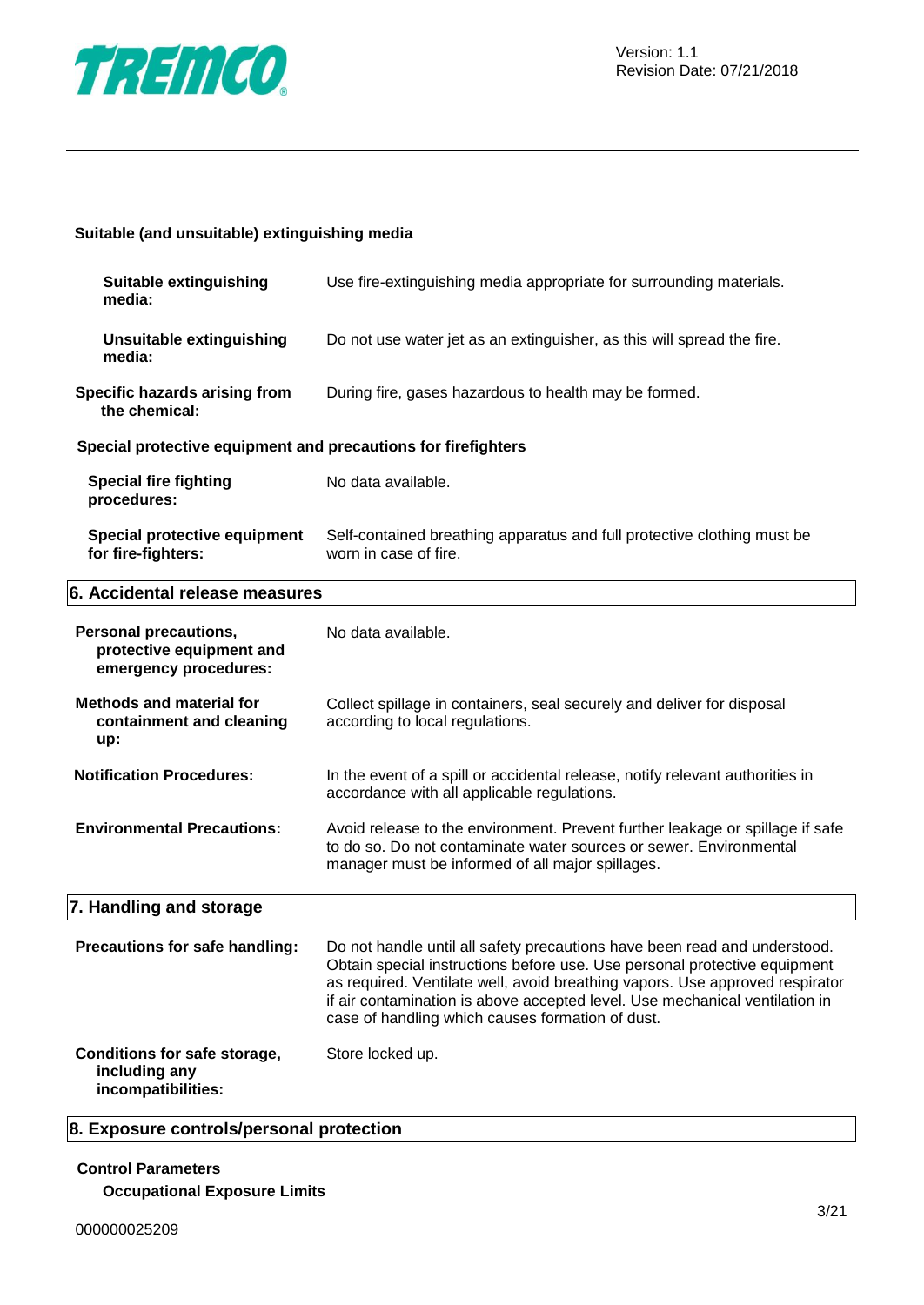

| <b>Chemical Identity</b>                   | <b>Type</b> | <b>Exposure Limit Values</b> |                                                         | <b>Source</b>                                                                  |
|--------------------------------------------|-------------|------------------------------|---------------------------------------------------------|--------------------------------------------------------------------------------|
| White mineral oil - Inhalable<br>fraction. | <b>TWA</b>  | $5$ mg/m $3$                 |                                                         | US. ACGIH Threshold Limit Values (2011)                                        |
| White mineral oil - Mist.                  | PEL         |                              | $5 \text{ mg/m}$ 3                                      | US. OSHA Table Z-1 Limits for Air<br>Contaminants (29 CFR 1910.1000) (02 2006) |
| Amorphous silica                           | <b>TWA</b>  |                              | 20 millions of<br>particles per<br>cubic foot of<br>air | US. OSHA Table Z-3 (29 CFR 1910.1000)<br>(2000)                                |
|                                            | <b>TWA</b>  |                              | $0.8$ mg/m $3$                                          | US. OSHA Table Z-3 (29 CFR 1910.1000)<br>(2000)                                |
| Titanium dioxide                           | <b>TWA</b>  |                              | $10 \text{ mg/m}$                                       | US. ACGIH Threshold Limit Values (2011)                                        |
| Titanium dioxide - Total dust.             | PEL         |                              | $15 \text{ mg/m}$                                       | US. OSHA Table Z-1 Limits for Air<br>Contaminants (29 CFR 1910.1000) (02 2006) |
| Titanium dioxide - Respirable<br>fraction. | <b>TWA</b>  |                              | 15 millions of<br>particles per<br>cubic foot of<br>air | US. OSHA Table Z-3 (29 CFR 1910.1000) (03<br>2016)                             |
| Titanium dioxide - Total dust.             | <b>TWA</b>  |                              | 15 mg/m3                                                | US. OSHA Table Z-3 (29 CFR 1910.1000) (03<br>2016)                             |
| Titanium dioxide - Respirable<br>fraction. | <b>TWA</b>  |                              | $5 \,\mathrm{mg/m}$                                     | US. OSHA Table Z-3 (29 CFR 1910.1000) (03<br>2016)                             |
| Titanium dioxide - Total dust.             | <b>TWA</b>  |                              | 50 millions of<br>particles per<br>cubic foot of<br>air | US. OSHA Table Z-3 (29 CFR 1910.1000) (03<br>2016)                             |
| Ammonium hydroxide                         | <b>STEL</b> | 35 ppm                       |                                                         | US. ACGIH Threshold Limit Values (2011)                                        |
|                                            | <b>TWA</b>  | 25 ppm                       |                                                         | US. ACGIH Threshold Limit Values (2011)                                        |
|                                            | PEL         | 50 ppm                       | 35 mg/m3                                                | US. OSHA Table Z-1 Limits for Air<br>Contaminants (29 CFR 1910.1000) (02 2006) |
| Zinc oxide - Respirable<br>fraction.       | <b>TWA</b>  |                              | $2$ mg/m $3$                                            | US. ACGIH Threshold Limit Values (2011)                                        |
|                                            | <b>STEL</b> |                              | $10$ mg/m $3$                                           | US. ACGIH Threshold Limit Values (2011)                                        |
| Zinc oxide - Fume.                         | PEL         |                              | $5$ mg/m $3$                                            | US. OSHA Table Z-1 Limits for Air<br>Contaminants (29 CFR 1910.1000) (02 2006) |
| Zinc oxide - Total dust.                   | PEL         |                              | $15 \,\mathrm{mg/m}$                                    | US. OSHA Table Z-1 Limits for Air<br>Contaminants (29 CFR 1910.1000) (02 2006) |
| Zinc oxide - Respirable<br>fraction.       | PEL         |                              | $5 \,\mathrm{mg/m}$                                     | US. OSHA Table Z-1 Limits for Air<br>Contaminants (29 CFR 1910.1000) (02 2006) |

| <b>Chemical name</b>                       | Type        | <b>Exposure Limit Values</b> | <b>Source</b>                                                                                                                                                          |
|--------------------------------------------|-------------|------------------------------|------------------------------------------------------------------------------------------------------------------------------------------------------------------------|
| White mineral oil - Mist.                  | <b>TWA</b>  | 1 mg/m $3$                   | Canada. British Columbia OELs. (Occupational<br>Exposure Limits for Chemical Substances,<br>Occupational Health and Safety Regulation<br>296/97, as amended) (07 2007) |
| White mineral oil - Inhalable<br>fraction. | <b>TWA</b>  | $5 \text{ mg/m}$             | Canada. Ontario OELs. (Control of Exposure to<br>Biological or Chemical Agents) (06 2015)                                                                              |
|                                            | <b>TWA</b>  | $5 \text{ mg/m}$             | Canada. Ontario OELs. (Control of Exposure to<br>Biological or Chemical Agents) (06 2015)                                                                              |
| White mineral oil - Mist.                  | <b>TWA</b>  | $5 \text{ mg/m}$             | Canada. Quebec OELs. (Ministry of Labor -<br>Regulation Respecting the Quality of the Work<br>Environment) (09 2017)                                                   |
|                                            | <b>STEL</b> | $10 \text{ mg/m}$            | Canada. Quebec OELs. (Ministry of Labor -<br>Regulation Respecting the Quality of the Work<br>Environment) (09 2017)                                                   |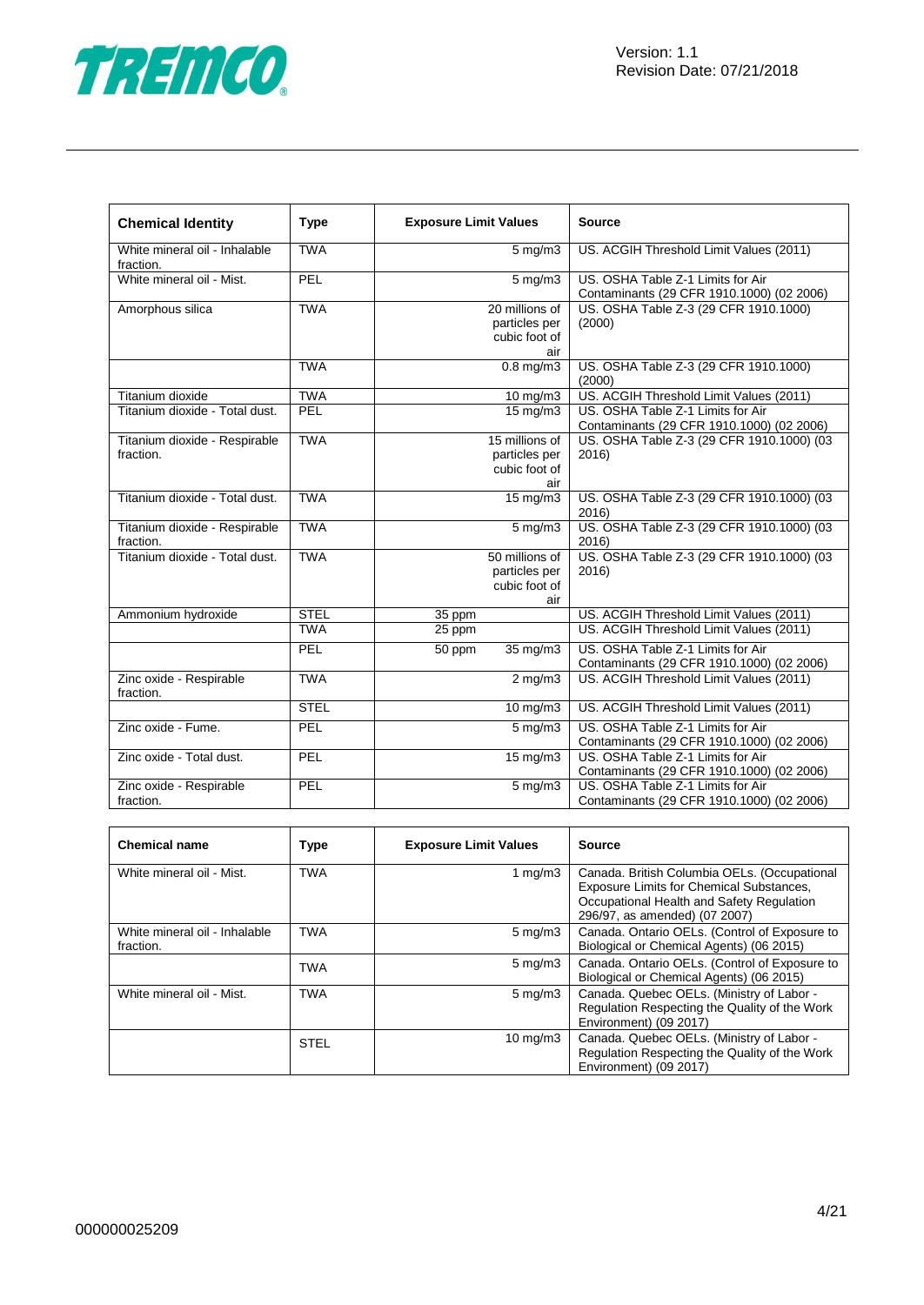

| Amorphous silica - Total                   | <b>TWA</b> |        | $4 \text{ mg/m}$ 3   | Canada. British Columbia OELs. (Occupational<br>Exposure Limits for Chemical Substances,<br>Occupational Health and Safety Regulation<br>296/97, as amended) (07 2007)        |
|--------------------------------------------|------------|--------|----------------------|-------------------------------------------------------------------------------------------------------------------------------------------------------------------------------|
| Amorphous silica -<br>Respirable.          | <b>TWA</b> |        | $1.5 \text{ mg/m}$ 3 | Canada. British Columbia OELs. (Occupational<br>Exposure Limits for Chemical Substances,<br>Occupational Health and Safety Regulation<br>296/97, as amended) (07 2007)        |
| Amorphous silica -<br>Respirable dust.     | <b>TWA</b> |        | $6 \text{ mg/m}$ 3   | Canada. Quebec OELs. (Ministry of Labor -<br>Regulation Respecting the Quality of the Work<br>Environment) (09 2017)                                                          |
| Propylene glycol - Aerosol.                | <b>TWA</b> |        | $10 \text{ mg/m}$    | Canada. Ontario OELs. (Control of Exposure to<br>Biological or Chemical Agents) (11 2010)                                                                                     |
| Propylene glycol - Vapor and<br>aerosol.   | <b>TWA</b> | 50 ppm | $155 \text{ mg/m}$ 3 | Canada. Ontario OELs. (Control of Exposure to<br>Biological or Chemical Agents) (06 2015)                                                                                     |
| Titanium dioxide - Total dust.             | <b>TWA</b> |        | $10$ mg/m $3$        | Canada. British Columbia OELs. (Occupational<br><b>Exposure Limits for Chemical Substances,</b><br>Occupational Health and Safety Regulation<br>296/97, as amended) (07 2007) |
| Titanium dioxide - Respirable<br>fraction. | <b>TWA</b> |        | $3$ mg/m $3$         | Canada. British Columbia OELs. (Occupational<br>Exposure Limits for Chemical Substances,<br>Occupational Health and Safety Regulation<br>296/97, as amended) (07 2007)        |
| Titanium dioxide                           | <b>TWA</b> |        | $10 \text{ mg/m}$    | Canada. Ontario OELs. (Control of Exposure to<br>Biological or Chemical Agents) (11 2010)                                                                                     |
| Titanium dioxide - Total dust.             | <b>TWA</b> |        | 10 mg/m3             | Canada. Quebec OELs. (Ministry of Labor -<br>Regulation Respecting the Quality of the Work<br>Environment) (09 2017)                                                          |

| <b>Chemical name</b>                       | <b>Type</b> | <b>Exposure Limit Values</b> | <b>Source</b>                                                                                                                                                          |
|--------------------------------------------|-------------|------------------------------|------------------------------------------------------------------------------------------------------------------------------------------------------------------------|
| White mineral oil - Mist.                  | <b>TWA</b>  | 1 $mg/m3$                    | Canada. British Columbia OELs. (Occupational<br>Exposure Limits for Chemical Substances,<br>Occupational Health and Safety Regulation<br>296/97, as amended) (07 2007) |
| White mineral oil - Inhalable<br>fraction. | <b>TWA</b>  | $5 \text{ mg/m}$             | Canada. Ontario OELs. (Control of Exposure to<br>Biological or Chemical Agents) (06 2015)                                                                              |
|                                            | <b>TWA</b>  | $5 \text{ mg/m}$             | Canada. Ontario OELs. (Control of Exposure to<br>Biological or Chemical Agents) (06 2015)                                                                              |
| White mineral oil - Mist.                  | <b>TWA</b>  | $5 \text{ mg/m}$ 3           | Canada. Quebec OELs. (Ministry of Labor -<br>Regulation Respecting the Quality of the Work<br>Environment) (09 2017)                                                   |
|                                            | <b>STEL</b> | $10 \text{ mg/m}$            | Canada. Quebec OELs. (Ministry of Labor -<br>Regulation Respecting the Quality of the Work<br>Environment) (09 2017)                                                   |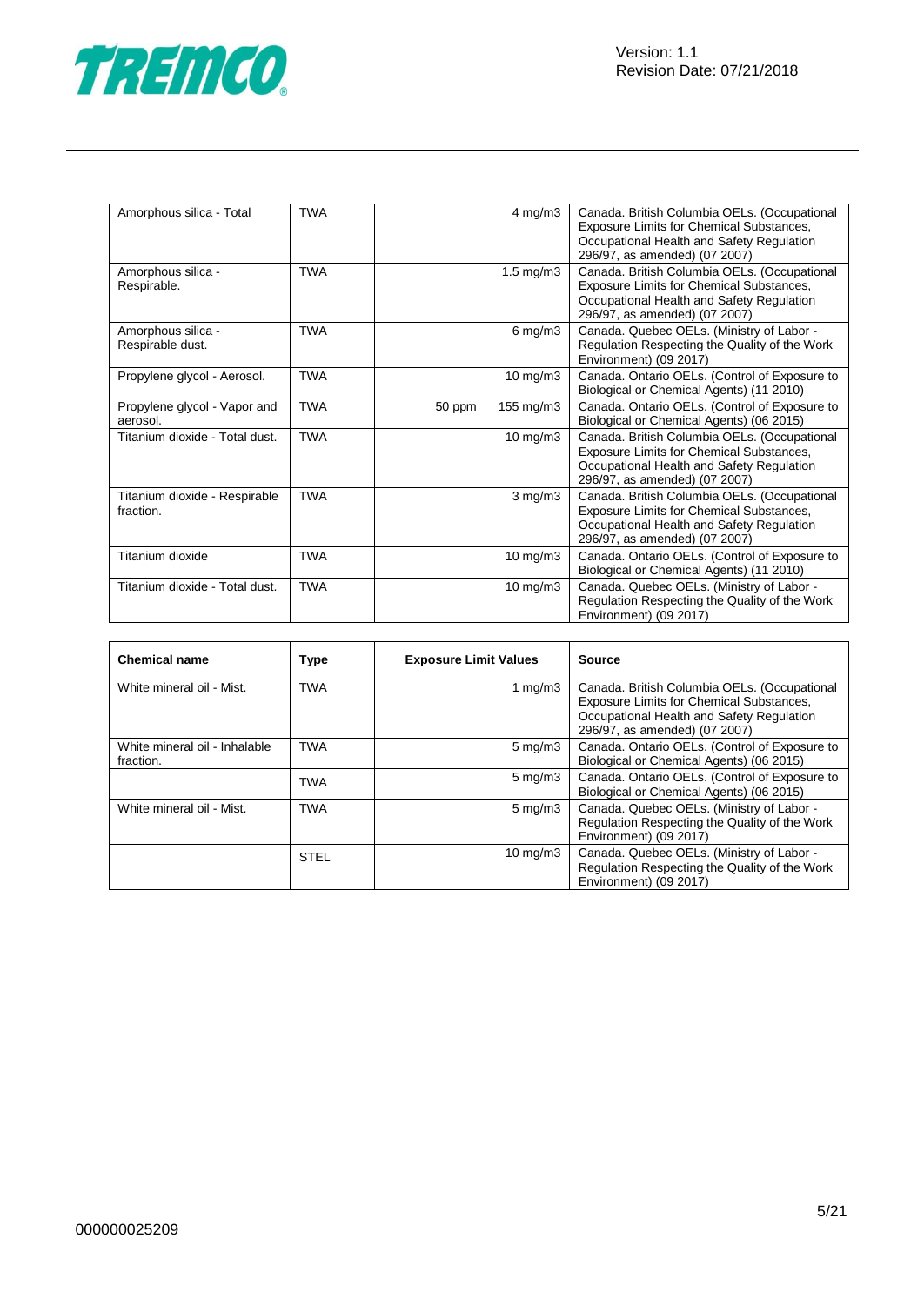

| Amorphous silica - Total                   | <b>TWA</b>  |        | $4$ mg/m $3$         | Canada. British Columbia OELs. (Occupational<br>Exposure Limits for Chemical Substances,<br>Occupational Health and Safety Regulation<br>296/97, as amended) (07 2007)        |
|--------------------------------------------|-------------|--------|----------------------|-------------------------------------------------------------------------------------------------------------------------------------------------------------------------------|
| Amorphous silica -<br>Respirable.          | <b>TWA</b>  |        | $1.5 \text{ mg/m}$ 3 | Canada. British Columbia OELs. (Occupational<br>Exposure Limits for Chemical Substances,<br>Occupational Health and Safety Regulation<br>296/97, as amended) (07 2007)        |
| Amorphous silica -<br>Respirable dust.     | <b>TWA</b>  |        | $6$ mg/m $3$         | Canada. Quebec OELs. (Ministry of Labor -<br>Regulation Respecting the Quality of the Work<br>Environment) (09 2017)                                                          |
| Propylene glycol - Aerosol.                | <b>TWA</b>  |        | 10 mg/m3             | Canada. Ontario OELs. (Control of Exposure to<br>Biological or Chemical Agents) (11 2010)                                                                                     |
| Propylene glycol - Vapor and<br>aerosol.   | <b>TWA</b>  | 50 ppm | 155 mg/m3            | Canada. Ontario OELs. (Control of Exposure to<br>Biological or Chemical Agents) (06 2015)                                                                                     |
| Titanium dioxide - Total dust.             | <b>TWA</b>  |        | 10 mg/m3             | Canada. British Columbia OELs. (Occupational<br>Exposure Limits for Chemical Substances,<br>Occupational Health and Safety Regulation<br>296/97, as amended) (07 2007)        |
| Titanium dioxide - Respirable<br>fraction. | <b>TWA</b>  |        | $3$ mg/m $3$         | Canada. British Columbia OELs. (Occupational<br><b>Exposure Limits for Chemical Substances,</b><br>Occupational Health and Safety Regulation<br>296/97, as amended) (07 2007) |
| Titanium dioxide                           | <b>TWA</b>  |        | 10 mg/m3             | Canada. Ontario OELs. (Control of Exposure to<br>Biological or Chemical Agents) (11 2010)                                                                                     |
| Titanium dioxide - Total dust.             | <b>TWA</b>  |        | 10 mg/m3             | Canada. Quebec OELs. (Ministry of Labor -<br>Regulation Respecting the Quality of the Work<br>Environment) (09 2017)                                                          |
| Ammonium hydroxide                         | <b>STEL</b> | 35 ppm |                      | Canada. British Columbia OELs. (Occupational<br>Exposure Limits for Chemical Substances,<br>Occupational Health and Safety Regulation<br>296/97, as amended) (07 2007)        |
|                                            | <b>TWA</b>  | 25 ppm |                      | Canada. British Columbia OELs. (Occupational<br>Exposure Limits for Chemical Substances,<br>Occupational Health and Safety Regulation<br>296/97, as amended) (07 2007)        |
| Ammonium hydroxide                         | <b>TWA</b>  | 25 ppm |                      | Canada. Ontario OELs. (Control of Exposure to<br>Biological or Chemical Agents) (11 2010)                                                                                     |
|                                            | <b>STEL</b> | 35 ppm |                      | Canada. Ontario OELs. (Control of Exposure to<br>Biological or Chemical Agents) (11 2010)                                                                                     |
| Zinc oxide - Respirable.                   | <b>TWA</b>  |        | $2$ mg/m $3$         | Canada. British Columbia OELs. (Occupational<br>Exposure Limits for Chemical Substances,<br>Occupational Health and Safety Regulation<br>296/97, as amended) (07 2007)        |
|                                            | <b>STEL</b> |        | 10 mg/m3             | Canada. British Columbia OELs. (Occupational<br>Exposure Limits for Chemical Substances,<br>Occupational Health and Safety Regulation<br>296/97, as amended) (07 2007)        |
| Zinc oxide - Respirable<br>fraction.       | <b>TWA</b>  |        | $2$ mg/m $3$         | Canada. Ontario OELs. (Control of Exposure to<br>Biological or Chemical Agents) (11 2010)                                                                                     |
|                                            | <b>STEL</b> |        | $10 \text{ mg/m}$    | Canada. Ontario OELs. (Control of Exposure to<br>Biological or Chemical Agents) (11 2010)                                                                                     |
| Zinc oxide - Fume.                         | <b>TWA</b>  |        | $5 \text{ mg/m}$     | Canada. Quebec OELs. (Ministry of Labor -<br>Regulation Respecting the Quality of the Work<br>Environment) (09 2017)                                                          |
|                                            | <b>STEL</b> |        | 10 mg/m3             | Canada. Quebec OELs. (Ministry of Labor -<br>Regulation Respecting the Quality of the Work<br>Environment) (09 2017)                                                          |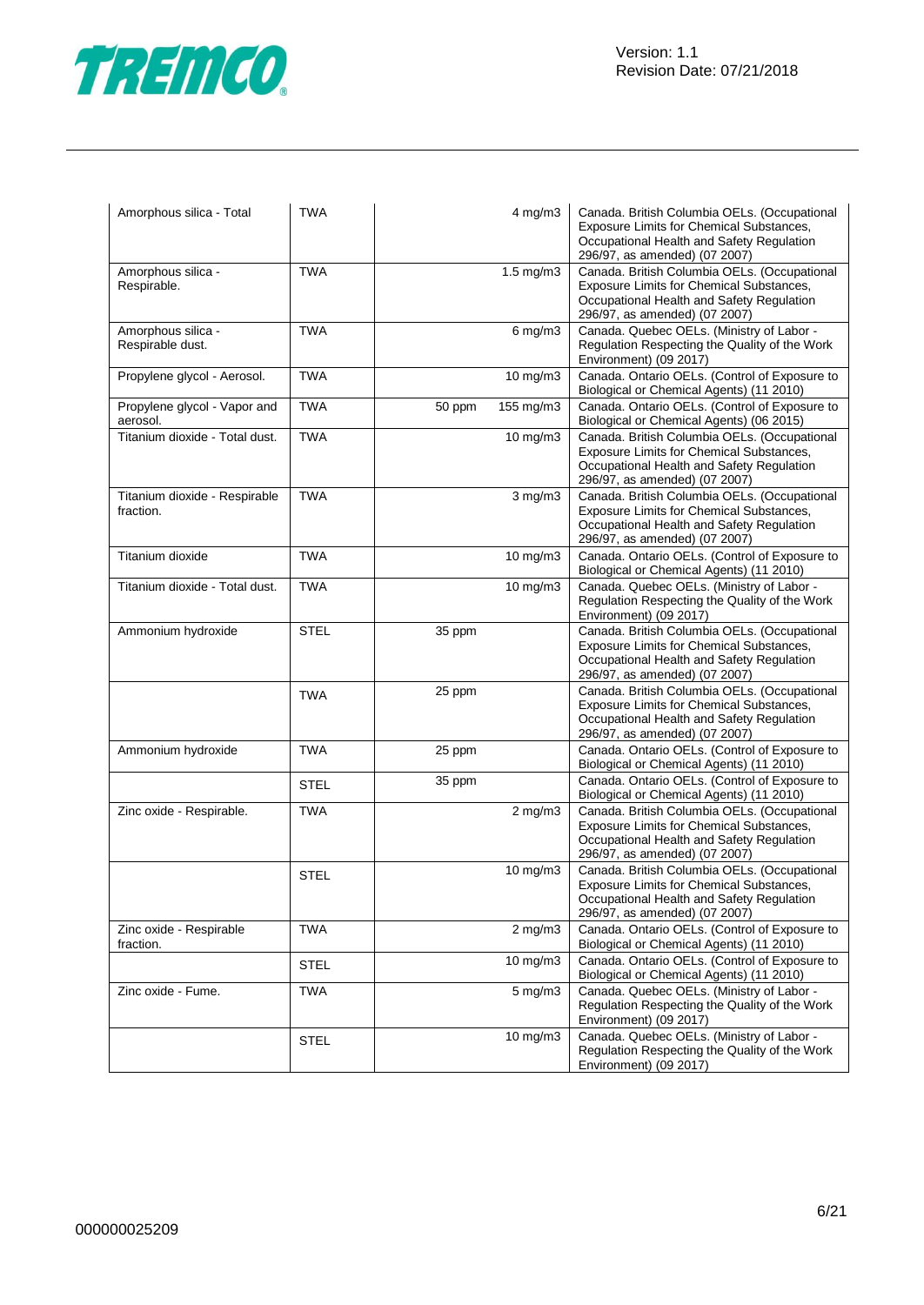

| Zinc oxide - Total dust.                 | <b>TWA</b>  | 10 mg/m3          | Canada. Quebec OELs. (Ministry of Labor -<br>Regulation Respecting the Quality of the Work<br>Environment) (09 2017)                                                   |
|------------------------------------------|-------------|-------------------|------------------------------------------------------------------------------------------------------------------------------------------------------------------------|
| Talc - Respirable.                       | <b>TWA</b>  | $2$ mg/m $3$      | Canada. British Columbia OELs. (Occupational<br>Exposure Limits for Chemical Substances,<br>Occupational Health and Safety Regulation<br>296/97, as amended) (07 2007) |
| Talc                                     | <b>TWA</b>  | 2 fibers/mL       | Canada. Ontario OELs. (Control of Exposure to<br>Biological or Chemical Agents) (11 2010)                                                                              |
| Talc - Respirable fraction.              | <b>TWA</b>  | $2$ mg/m $3$      | Canada. Ontario OELs. (Control of Exposure to<br>Biological or Chemical Agents) (06 2015)                                                                              |
| Talc - Respirable dust.                  | <b>TWA</b>  | $3$ mg/m $3$      | Canada. Quebec OELs. (Ministry of Labor -<br>Regulation Respecting the Quality of the Work<br>Environment) (09 2017)                                                   |
| Aluminum oxide - Respirable.             | <b>TWA</b>  | 1 $mg/m3$         | Canada. British Columbia OELs. (Occupational<br>Exposure Limits for Chemical Substances,<br>Occupational Health and Safety Regulation<br>296/97, as amended) (07 2007) |
| Aluminum oxide - Total dust.             | <b>TWA</b>  | $10 \text{ mg/m}$ | Canada. British Columbia OELs. (Occupational<br>Exposure Limits for Chemical Substances,<br>Occupational Health and Safety Regulation<br>296/97, as amended) (05 2013) |
| Aluminum oxide - Respirable<br>fraction. | <b>TWA</b>  | $3$ mg/m $3$      | Canada. British Columbia OELs. (Occupational<br>Exposure Limits for Chemical Substances,<br>Occupational Health and Safety Regulation<br>296/97, as amended) (05 2013) |
| Aluminum oxide - Respirable<br>fraction. | <b>TWA</b>  | 1 $mg/m3$         | Canada. Ontario OELs. (Control of Exposure to<br>Biological or Chemical Agents) (11 2010)                                                                              |
| Aluminum oxide - Inhalable<br>fraction.  | <b>TWA</b>  | 10 mg/m3          | Canada. Ontario OELs. (Control of Exposure to<br>Biological or Chemical Agents) (06 2015)                                                                              |
| Aluminum oxide - Respirable<br>fraction. | TWA         | $3$ mg/m $3$      | Canada. Ontario OELs. (Control of Exposure to<br>Biological or Chemical Agents) (06 2015)                                                                              |
| Aluminum oxide - Total dust.<br>- as Al  | <b>TWA</b>  | 10 mg/m3          | Canada. Quebec OELs. (Ministry of Labor -<br>Regulation Respecting the Quality of the Work<br>Environment) (09 2017)                                                   |
| Clay - Respirable.                       | <b>TWA</b>  | $2$ mg/m $3$      | Canada. British Columbia OELs. (Occupational<br>Exposure Limits for Chemical Substances,<br>Occupational Health and Safety Regulation<br>296/97, as amended) (07 2007) |
| Clay - Respirable fraction.              | <b>TWA</b>  | $2$ mg/m $3$      | Canada. Ontario OELs. (Control of Exposure to<br>Biological or Chemical Agents) (11 2010)                                                                              |
| Clay - Respirable dust.                  | <b>TWA</b>  | $5 \text{ mg/m}$  | Canada. Quebec OELs. (Ministry of Labor -<br>Regulation Respecting the Quality of the Work<br>Environment) (09 2017)                                                   |
| Zirconium dioxide - as Zr                | <b>STEL</b> | 10 mg/m3          | Canada. British Columbia OELs. (Occupational<br>Exposure Limits for Chemical Substances,<br>Occupational Health and Safety Regulation<br>296/97, as amended) (07 2007) |
|                                          | <b>TWA</b>  | 5 mg/m3           | Canada. British Columbia OELs. (Occupational<br>Exposure Limits for Chemical Substances,<br>Occupational Health and Safety Regulation<br>296/97, as amended) (07 2007) |
| Zirconium dioxide - as Zr                | <b>TWA</b>  | 5 mg/m3           | Canada. Ontario OELs. (Control of Exposure to<br>Biological or Chemical Agents) (11 2010)                                                                              |
|                                          | <b>STEL</b> | 10 mg/m3          | Canada. Ontario OELs. (Control of Exposure to<br>Biological or Chemical Agents) (11 2010)                                                                              |
| Zirconium dioxide - as Zr                | TWA         | 5 mg/m3           | Canada. Quebec OELs. (Ministry of Labor -<br>Regulation Respecting the Quality of the Work<br>Environment) (09 2017)                                                   |
|                                          | STEL        | 10 mg/m3          | Canada. Quebec OELs. (Ministry of Labor -<br>Regulation Respecting the Quality of the Work<br>Environment) (09 2017)                                                   |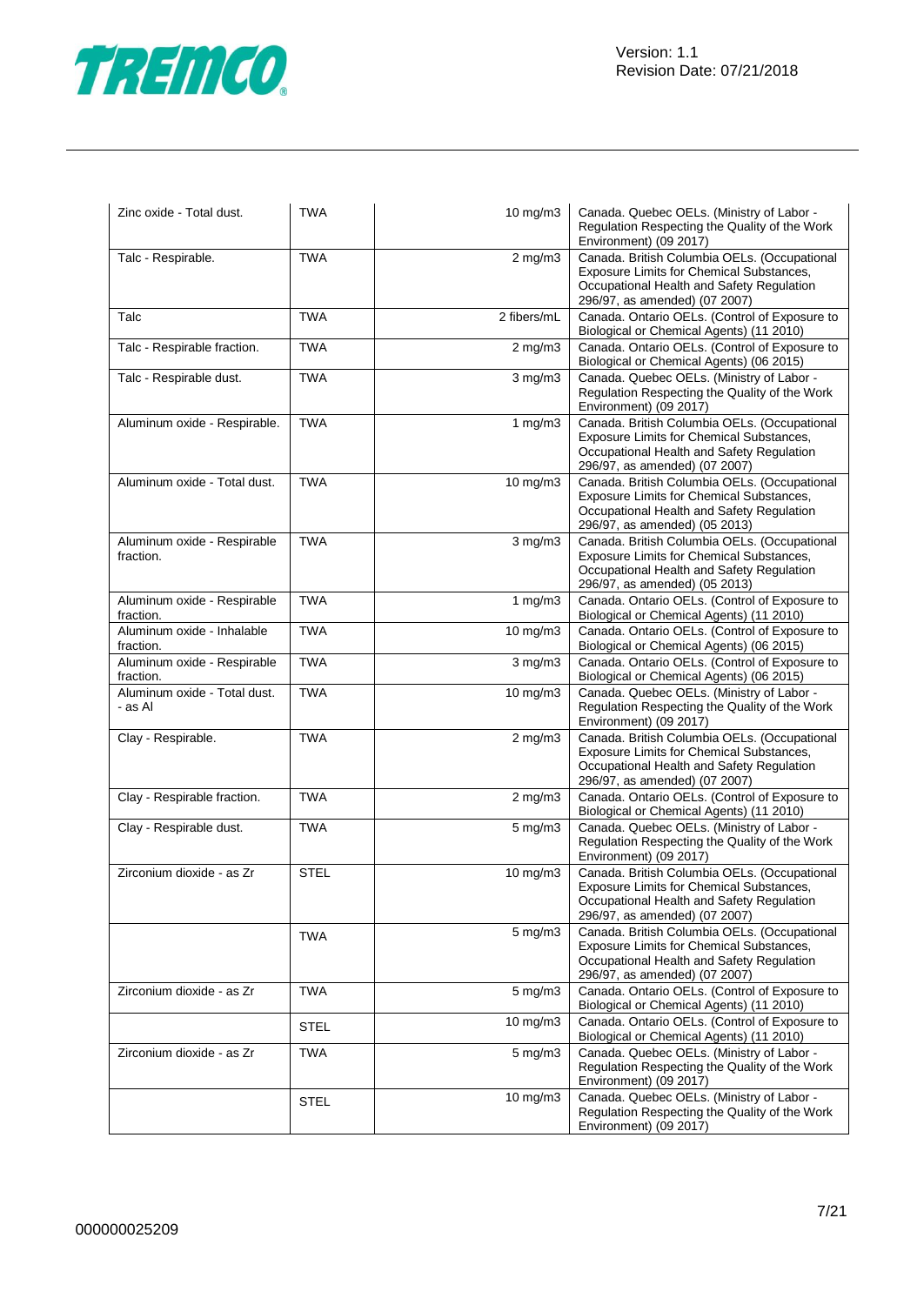

| Carbon Black - Inhalable                                              | <b>TWA</b>     |           | $3$ mg/m $3$      | Canada. British Columbia OELs. (Occupational<br>Exposure Limits for Chemical Substances,<br>Occupational Health and Safety Regulation<br>296/97, as amended) (09 2011) |
|-----------------------------------------------------------------------|----------------|-----------|-------------------|------------------------------------------------------------------------------------------------------------------------------------------------------------------------|
| Carbon Black - Inhalable<br>fraction.                                 | <b>TWA</b>     |           | $3$ mg/m $3$      | Canada. Ontario OELs. (Control of Exposure to<br>Biological or Chemical Agents) (06 2015)                                                                              |
| Carbon Black                                                          | <b>TWA</b>     |           | $3.5$ mg/m $3$    | Canada. Quebec OELs. (Ministry of Labor -<br>Regulation Respecting the Quality of the Work<br>Environment) (09 2017)                                                   |
| Methanol                                                              | <b>STEL</b>    | 250 ppm   |                   | Canada. British Columbia OELs. (Occupational<br>Exposure Limits for Chemical Substances,<br>Occupational Health and Safety Regulation<br>296/97, as amended) (07 2007) |
|                                                                       | <b>TWA</b>     | 200 ppm   |                   | Canada. British Columbia OELs. (Occupational<br>Exposure Limits for Chemical Substances,<br>Occupational Health and Safety Regulation<br>296/97, as amended) (07 2007) |
| Methanol                                                              | <b>STEL</b>    | 250 ppm   |                   | Canada. Ontario OELs. (Control of Exposure to<br>Biological or Chemical Agents) (11 2010)                                                                              |
|                                                                       | <b>TWA</b>     | 200 ppm   |                   | Canada. Ontario OELs. (Control of Exposure to<br>Biological or Chemical Agents) (11 2010)                                                                              |
| Methanol                                                              | STEL           | 250 ppm   | 328 mg/m3         | Canada. Quebec OELs. (Ministry of Labor -<br>Regulation Respecting the Quality of the Work<br>Environment) (09 2017)                                                   |
|                                                                       | <b>TWA</b>     | 200 ppm   | 262 mg/m3         | Canada. Quebec OELs. (Ministry of Labor -<br>Regulation Respecting the Quality of the Work<br>Environment) (09 2017)                                                   |
| Crystalline Silica (Quartz)/<br>Silica Sand - Respirable<br>fraction. | <b>TWA</b>     |           | $0.025$ mg/m $3$  | Canada. British Columbia OELs. (Occupational<br>Exposure Limits for Chemical Substances,<br>Occupational Health and Safety Regulation<br>296/97, as amended) (07 2007) |
| Crystalline Silica (Quartz)/<br>Silica Sand - Respirable<br>fraction. | <b>TWA</b>     |           | $0.10$ mg/m $3$   | Canada. Ontario OELs. (Control of Exposure to<br>Biological or Chemical Agents) (06 2015)                                                                              |
| Crystalline Silica (Quartz)/<br>Silica Sand - Respirable dust.        | <b>TWA</b>     |           | $0.1$ mg/m $3$    | Canada. Quebec OELs. (Ministry of Labor -<br>Regulation Respecting the Quality of the Work<br>Environment) (09 2017)                                                   |
| Ethyl Acrylate                                                        | <b>TWA</b>     | 5 ppm     |                   | Canada. British Columbia OELs. (Occupational<br>Exposure Limits for Chemical Substances,<br>Occupational Health and Safety Regulation<br>296/97, as amended) (07 2007) |
|                                                                       | <b>STEL</b>    | 15 ppm    |                   | Canada. British Columbia OELs. (Occupational<br>Exposure Limits for Chemical Substances,<br>Occupational Health and Safety Regulation<br>296/97, as amended) (07 2007) |
| Ethyl Acrylate                                                        | <b>TWA</b>     | 5 ppm     |                   | Canada. Ontario OELs. (Control of Exposure to<br>Biological or Chemical Agents) (11 2010)                                                                              |
|                                                                       | <b>STEL</b>    | 15 ppm    |                   | Canada. Ontario OELs. (Control of Exposure to<br>Biological or Chemical Agents) (11 2010)                                                                              |
| Ethyl Acrylate                                                        | <b>STEL</b>    | 15 ppm    | $61 \text{ mg/m}$ | Canada. Quebec OELs. (Ministry of Labor -<br>Regulation Respecting the Quality of the Work<br>Environment) (09 2017)                                                   |
|                                                                       | <b>TWA</b>     | 5 ppm     | 20 mg/m3          | Canada. Quebec OELs. (Ministry of Labor -<br>Regulation Respecting the Quality of the Work<br>Environment) (09 2017)                                                   |
| Formaldehyde                                                          | <b>TWA</b>     | $0.3$ ppm |                   | Canada. British Columbia OELs. (Occupational<br>Exposure Limits for Chemical Substances,<br>Occupational Health and Safety Regulation<br>296/97, as amended) (07 2007) |
|                                                                       | <b>CEILING</b> | 1 ppm     |                   | Canada. British Columbia OELs. (Occupational<br>Exposure Limits for Chemical Substances,<br>Occupational Health and Safety Regulation<br>296/97, as amended) (07 2007) |
| Formaldehyde                                                          | <b>STEL</b>    | 1 ppm     |                   | Canada. Ontario OELs. (Control of Exposure to<br>Biological or Chemical Agents) (11 2010)                                                                              |
|                                                                       | CEV            | $1.5$ ppm |                   | Canada. Ontario OELs. (Control of Exposure to                                                                                                                          |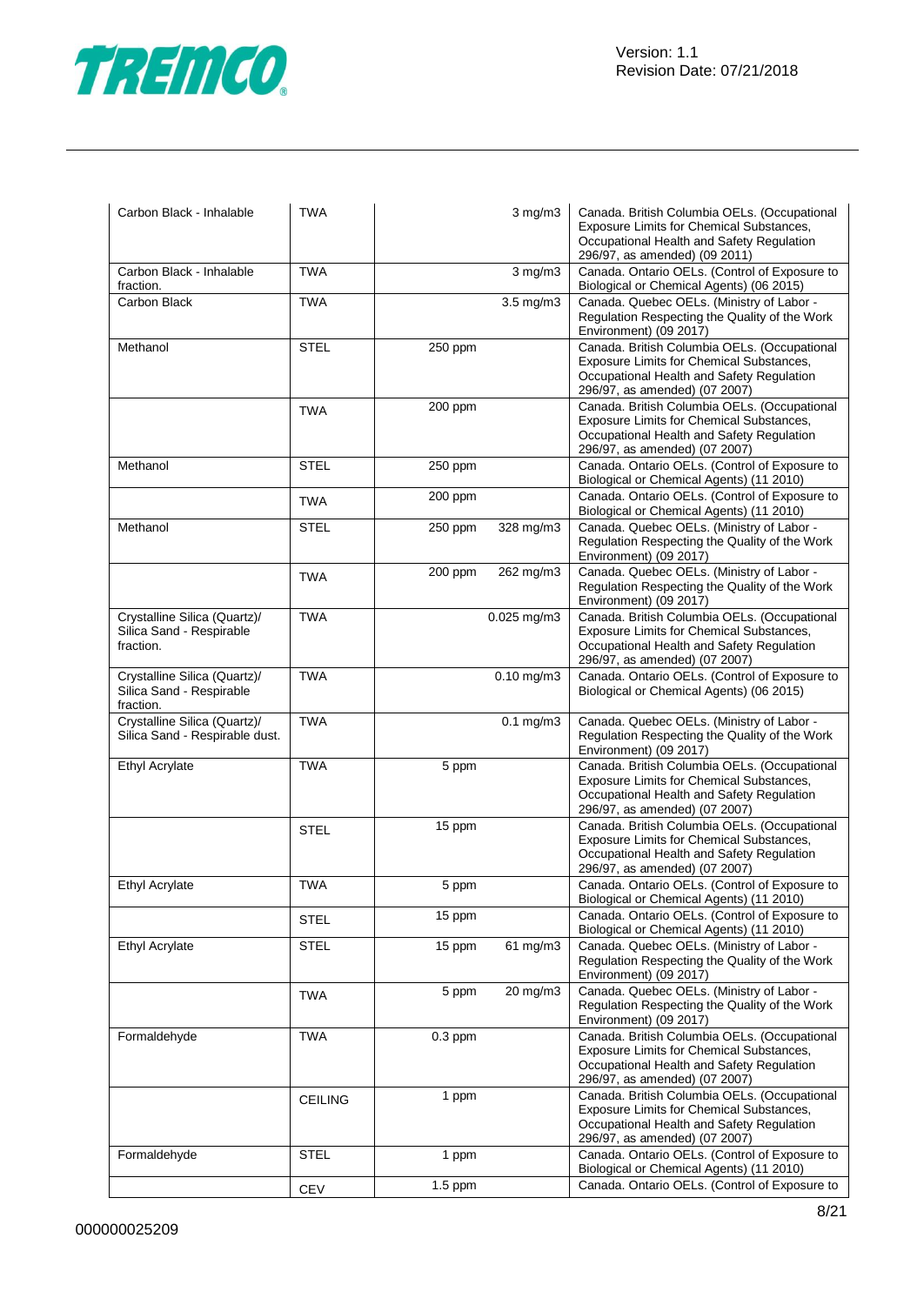

|                                           | <b>CEILING</b> |                       | Biological or Chemical Agents) (11 2010)<br>Canada. Quebec OELs. (Ministry of Labor -                                                                                  |
|-------------------------------------------|----------------|-----------------------|------------------------------------------------------------------------------------------------------------------------------------------------------------------------|
| Formaldehyde                              |                | 2 ppm<br>$3$ mg/m $3$ | Regulation Respecting the Quality of the Work<br>Environment) (09 2017)                                                                                                |
| Propionic acid                            | <b>TWA</b>     | 10 ppm                | Canada. British Columbia OELs. (Occupational<br>Exposure Limits for Chemical Substances,<br>Occupational Health and Safety Regulation<br>296/97, as amended) (07 2007) |
| Propionic acid                            | <b>TWA</b>     | 10 ppm                | Canada. Ontario OELs. (Control of Exposure to<br>Biological or Chemical Agents) (11 2010)                                                                              |
| Propionic acid                            | <b>TWA</b>     | 30 mg/m3<br>10 ppm    | Canada. Quebec OELs. (Ministry of Labor -<br>Regulation Respecting the Quality of the Work<br>Environment) (09 2017)                                                   |
| Acetaldehyde                              | <b>CEILING</b> | 25 ppm                | Canada. British Columbia OELs. (Occupational<br>Exposure Limits for Chemical Substances,<br>Occupational Health and Safety Regulation<br>296/97, as amended) (07 2007) |
| Acetaldehyde                              | <b>CEV</b>     | 25 ppm                | Canada. Ontario OELs. (Control of Exposure to<br>Biological or Chemical Agents) (11 2010)                                                                              |
| Acetaldehyde                              | <b>CEILING</b> | 45 mg/m3<br>25 ppm    | Canada. Quebec OELs. (Ministry of Labor -<br>Regulation Respecting the Quality of the Work<br>Environment) (09 2017)                                                   |
| Cadmium - as Cd                           | <b>TWA</b>     | $0.01$ mg/m $3$       | Canada. British Columbia OELs. (Occupational<br>Exposure Limits for Chemical Substances,<br>Occupational Health and Safety Regulation<br>296/97, as amended) (07 2007) |
| Cadmium - Respirable. - as<br>Cd          | <b>TWA</b>     | $0.002$ mg/m3         | Canada. British Columbia OELs. (Occupational<br>Exposure Limits for Chemical Substances,<br>Occupational Health and Safety Regulation<br>296/97, as amended) (07 2007) |
| Cadmium - as Cd                           | <b>TWA</b>     | $0.01$ mg/m $3$       | Canada. Ontario OELs. (Control of Exposure to<br>Biological or Chemical Agents) (11 2010)                                                                              |
| Cadmium - Respirable<br>fraction. - as Cd | <b>TWA</b>     | $0.002$ mg/m3         | Canada. Ontario OELs. (Control of Exposure to<br>Biological or Chemical Agents) (06 2015)                                                                              |
| Cadmium - as Cd                           | <b>TWA</b>     | $0.025$ mg/m $3$      | Canada. Quebec OELs. (Ministry of Labor -<br>Regulation Respecting the Quality of the Work<br>Environment) (09 2017)                                                   |
| Potassium hydroxide                       | <b>CEILING</b> | $2$ mg/m $3$          | Canada. British Columbia OELs. (Occupational<br>Exposure Limits for Chemical Substances,<br>Occupational Health and Safety Regulation<br>296/97, as amended) (07 2007) |
| Potassium hydroxide                       | <b>CEV</b>     | $2 \text{ mg/m}$      | Canada. Ontario OELs. (Control of Exposure to<br>Biological or Chemical Agents) (11 2010)                                                                              |
| Potassium hydroxide                       | <b>CEILING</b> | $2 \text{ mg/m}$      | Canada. Quebec OELs. (Ministry of Labor -<br>Regulation Respecting the Quality of the Work<br>Environment) (09 2017)                                                   |
| Petroleum Oil - Mist.                     | <b>TWA</b>     | 1 $mg/m3$             | Canada. British Columbia OELs. (Occupational<br>Exposure Limits for Chemical Substances,<br>Occupational Health and Safety Regulation<br>296/97, as amended) (05 2013) |
|                                           | <b>TWA</b>     | $0.2 \text{ mg/m}$ 3  | Canada. British Columbia OELs. (Occupational<br>Exposure Limits for Chemical Substances,<br>Occupational Health and Safety Regulation<br>296/97, as amended) (05 2013) |
| Petroleum Oil - Inhalable<br>fraction.    | <b>TWA</b>     | $5$ mg/m $3$          | Canada. Ontario OELs. (Control of Exposure to<br>Biological or Chemical Agents) (06 2015)                                                                              |
| Lead and compounds<br>(inorganic)         | <b>TWA</b>     | $0.05$ mg/m $3$       | Canada. British Columbia OELs. (Occupational<br>Exposure Limits for Chemical Substances,<br>Occupational Health and Safety Regulation<br>296/97, as amended) (07 2007) |
| Lead and compounds<br>(inorganic) - as Pb | <b>TWA</b>     | $0.05$ mg/m $3$       | Canada. Ontario OELs. (Control of Exposure to<br>Biological or Chemical Agents) (06 2015)                                                                              |
| Lead and compounds<br>(inorganic) - as Pb | <b>TWA</b>     | $0.05$ mg/m $3$       | Canada. Quebec OELs. (Ministry of Labor -<br>Regulation Respecting the Quality of the Work<br>Environment) (09 2017)                                                   |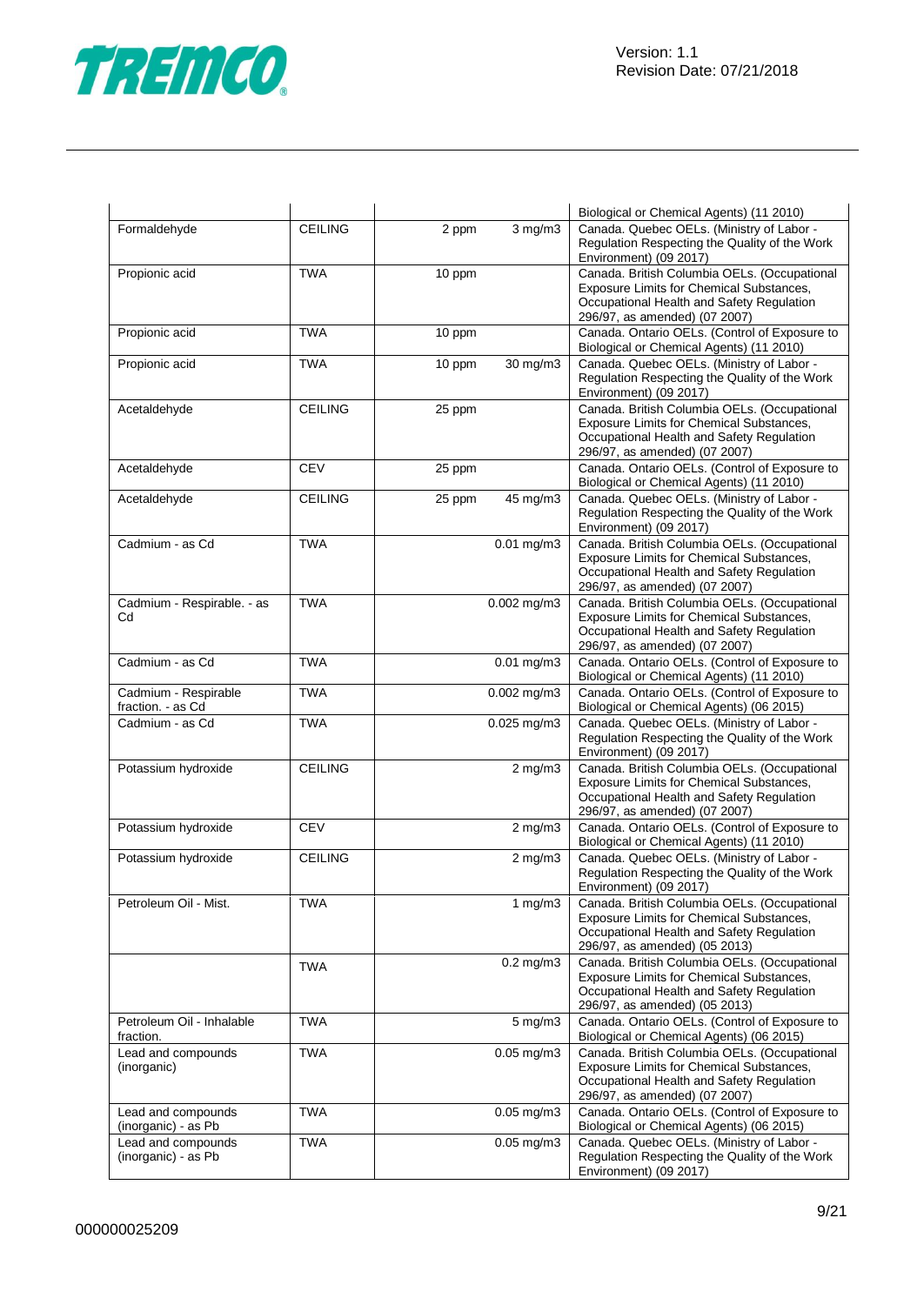

| <b>Appropriate Engineering</b><br><b>Controls</b> | Mechanical ventilation or local exhaust ventilation may be required.<br>Observe good industrial hygiene practices. Observe occupational exposure<br>limits and minimize the risk of inhalation of dust. |
|---------------------------------------------------|---------------------------------------------------------------------------------------------------------------------------------------------------------------------------------------------------------|
|                                                   | Individual protection measures, such as personal protective equipment                                                                                                                                   |
| <b>General information:</b>                       | Use personal protective equipment as required.                                                                                                                                                          |
| <b>Eye/face protection:</b>                       | Wear goggles/face shield.                                                                                                                                                                               |
| <b>Skin Protection</b><br><b>Hand Protection:</b> | Use suitable protective gloves if risk of skin contact.                                                                                                                                                 |
| Other:                                            | No data available.                                                                                                                                                                                      |
| <b>Respiratory Protection:</b>                    | In case of inadequate ventilation use suitable respirator. Seek advice from<br>local supervisor.                                                                                                        |
| <b>Hygiene measures:</b>                          | Observe good industrial hygiene practices. Wash hands before breaks and<br>immediately after handling the product.                                                                                      |

# **9. Physical and chemical properties**

#### **Appearance**

|                                                       | solid                                                                                          |
|-------------------------------------------------------|------------------------------------------------------------------------------------------------|
| <b>Physical state:</b>                                |                                                                                                |
| Form:                                                 | Paste                                                                                          |
| Color:                                                | Gray                                                                                           |
| Odor:                                                 | Mild                                                                                           |
| <b>Odor threshold:</b>                                | No data available.                                                                             |
| pH:                                                   | No data available.                                                                             |
| <b>Melting point/freezing point:</b>                  | No data available.                                                                             |
| Initial boiling point and boiling range:              | No data available.                                                                             |
| <b>Flash Point:</b>                                   | No data available.                                                                             |
| <b>Evaporation rate:</b>                              | Slower than Ether                                                                              |
| Flammability (solid, gas):                            | No                                                                                             |
| Upper/lower limit on flammability or explosive limits |                                                                                                |
| Flammability limit - upper (%):                       | No data available.                                                                             |
| Flammability limit - lower (%):                       | No data available.                                                                             |
| Explosive limit - upper (%):                          | No data available.                                                                             |
| Explosive limit - lower (%):                          | No data available.                                                                             |
| Vapor pressure:                                       | No data available.                                                                             |
| Vapor density:                                        | Vapors are heavier than air and may travel along the floor and<br>in the bottom of containers. |
| <b>Relative density:</b>                              | 1.058                                                                                          |
| Solubility(ies)                                       |                                                                                                |
| <b>Solubility in water:</b>                           | Miscible with water.                                                                           |
| <b>Solubility (other):</b>                            | No data available.                                                                             |
| Partition coefficient (n-octanol/water):              | No data available.                                                                             |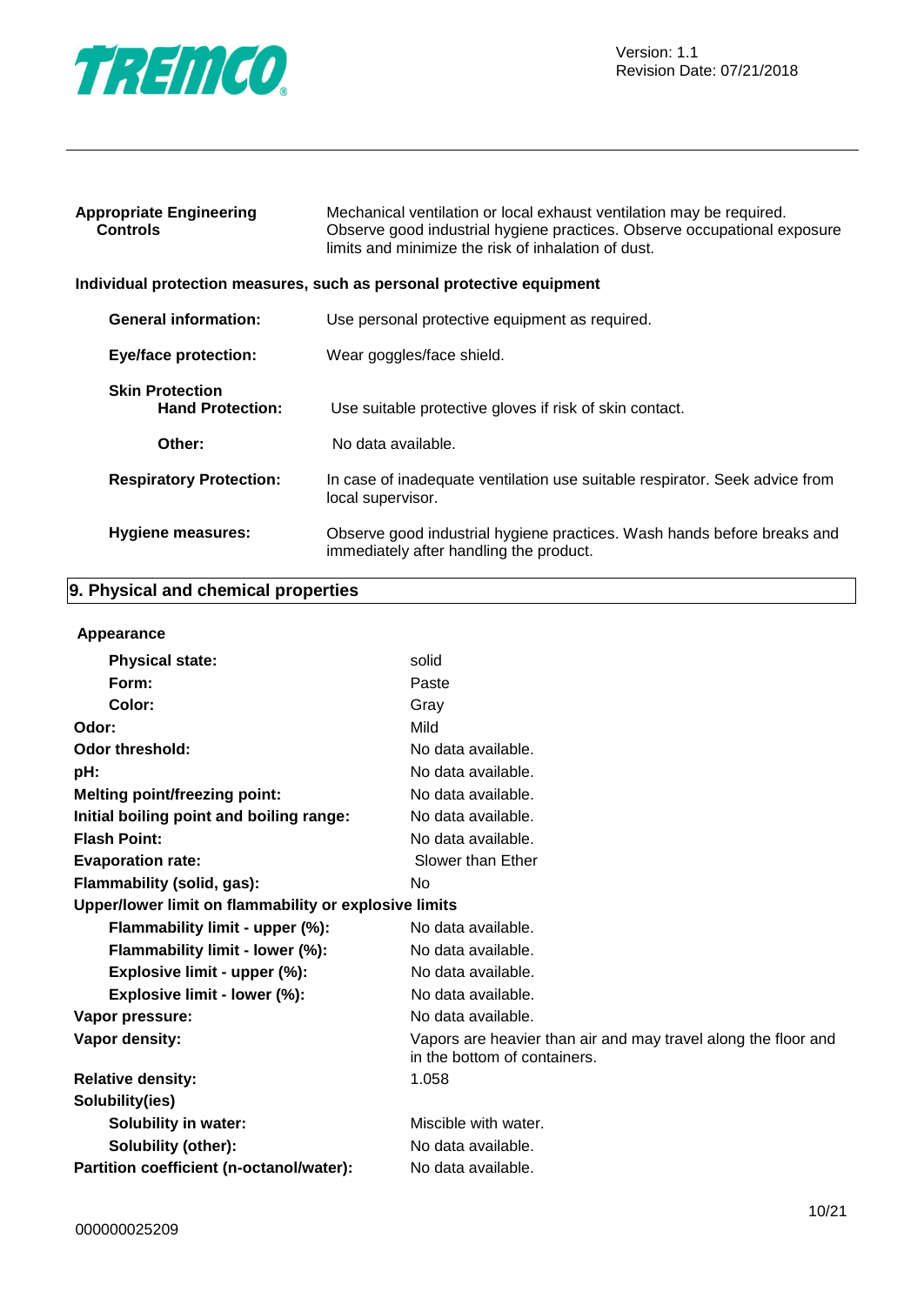

| <b>Auto-ignition temperature:</b> | No data available. |
|-----------------------------------|--------------------|
| Decomposition temperature:        | No data available. |
| Viscosity:                        | No data available. |

#### **10. Stability and reactivity**

| <b>Reactivity:</b>                                 | No data available.                                                                                              |
|----------------------------------------------------|-----------------------------------------------------------------------------------------------------------------|
| <b>Chemical Stability:</b>                         | Material is stable under normal conditions.                                                                     |
| <b>Possibility of hazardous</b><br>reactions:      | No data available.                                                                                              |
| Conditions to avoid:                               | Avoid heat or contamination.                                                                                    |
| <b>Incompatible Materials:</b>                     | Strong acids. Avoid contact with oxidizing agents (e.g. nitric acid, peroxides<br>and chromates). Strong bases. |
| <b>Hazardous Decomposition</b><br><b>Products:</b> | Thermal decomposition or combustion may liberate carbon oxides and<br>other toxic gases or vapors.              |

#### **11. Toxicological information**

#### **Information on likely routes of exposure**

| Inhalation:          | In high concentrations, vapors, fumes or mists may irritate nose, throat and<br>mucus membranes. |
|----------------------|--------------------------------------------------------------------------------------------------|
| <b>Skin Contact:</b> | Moderately irritating to skin with prolonged exposure.                                           |
| Eye contact:         | Eye contact is possible and should be avoided.                                                   |
| Ingestion:           | May be ingested by accident. Ingestion may cause irritation and malaise.                         |

#### **Symptoms related to the physical, chemical and toxicological characteristics**

- **Skin Contact:** No data available.
- **Eye contact:** No data available.
- **Ingestion:** No data available.

#### **Information on toxicological effects**

#### **Acute toxicity (list all possible routes of exposure)**

**Oral**

**Product:** Not classified for acute toxicity based on available data.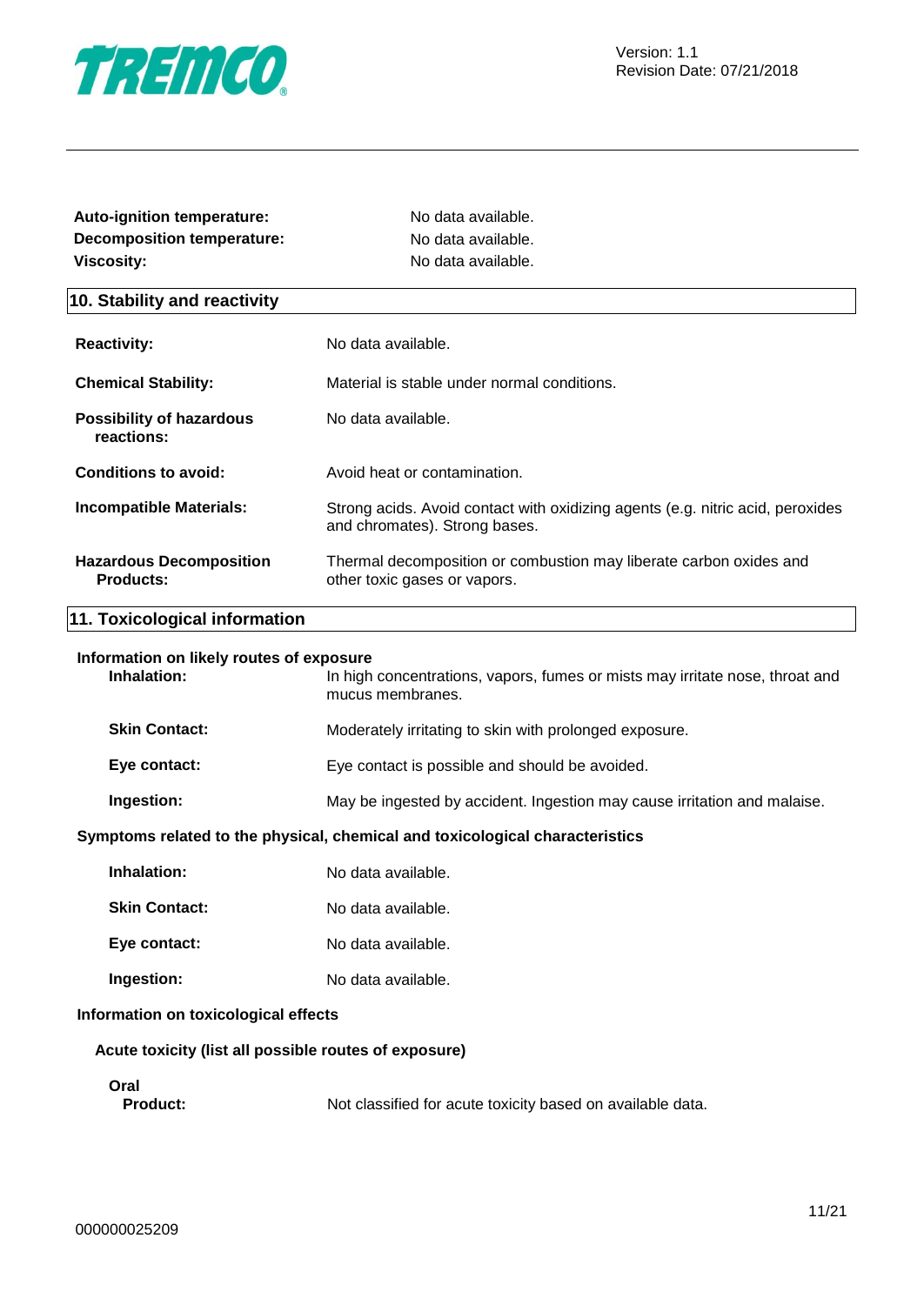

| Specified substance(s):<br>White mineral oil | LD 50 (Rat): $> 5,000$ mg/kg                               |
|----------------------------------------------|------------------------------------------------------------|
| Amorphous silica                             | LD 50 (Rat): $> 5,000$ mg/kg                               |
| Propylene glycol                             | LD 50 (Rat): 22,000 mg/kg                                  |
| Titanium dioxide                             | LD 50 (Rat): $> 5,000$ mg/kg                               |
| Ammonium hydroxide                           | LD 50 (Rat): 350 mg/kg                                     |
| Zinc oxide                                   | LD 50 (Rat): $> 5,000$ mg/kg                               |
| <b>Dermal</b><br><b>Product:</b>             | Not classified for acute toxicity based on available data. |
| Specified substance(s):<br>White mineral oil | LD 50 (Rabbit): $> 2,000$ mg/kg                            |
| Amorphous silica                             | LD 50 (Rabbit): $> 2,000$ mg/kg                            |
| Propylene glycol                             | LD 50 (Rabbit): $> 2,000$ mg/kg                            |
| Zinc oxide                                   | LD 50 (Rat): $> 2,000$ mg/kg                               |
| <b>Inhalation</b><br><b>Product:</b>         | Not classified for acute toxicity based on available data. |
| Specified substance(s):<br>White mineral oil | LC 50 (Rat): $> 5.2$ mg/l                                  |
| Amorphous silica                             | LC 50 (Rat): $> 2.08$ mg/l                                 |
| Titanium dioxide                             | LC 50 (Rat): 3.43 mg/l                                     |
| Zinc oxide                                   | LC 50 (Rat): $> 5,700$ mg/m3                               |

| <b>Repeated dose toxicity</b> |                    |
|-------------------------------|--------------------|
| <b>Product:</b>               | No data available. |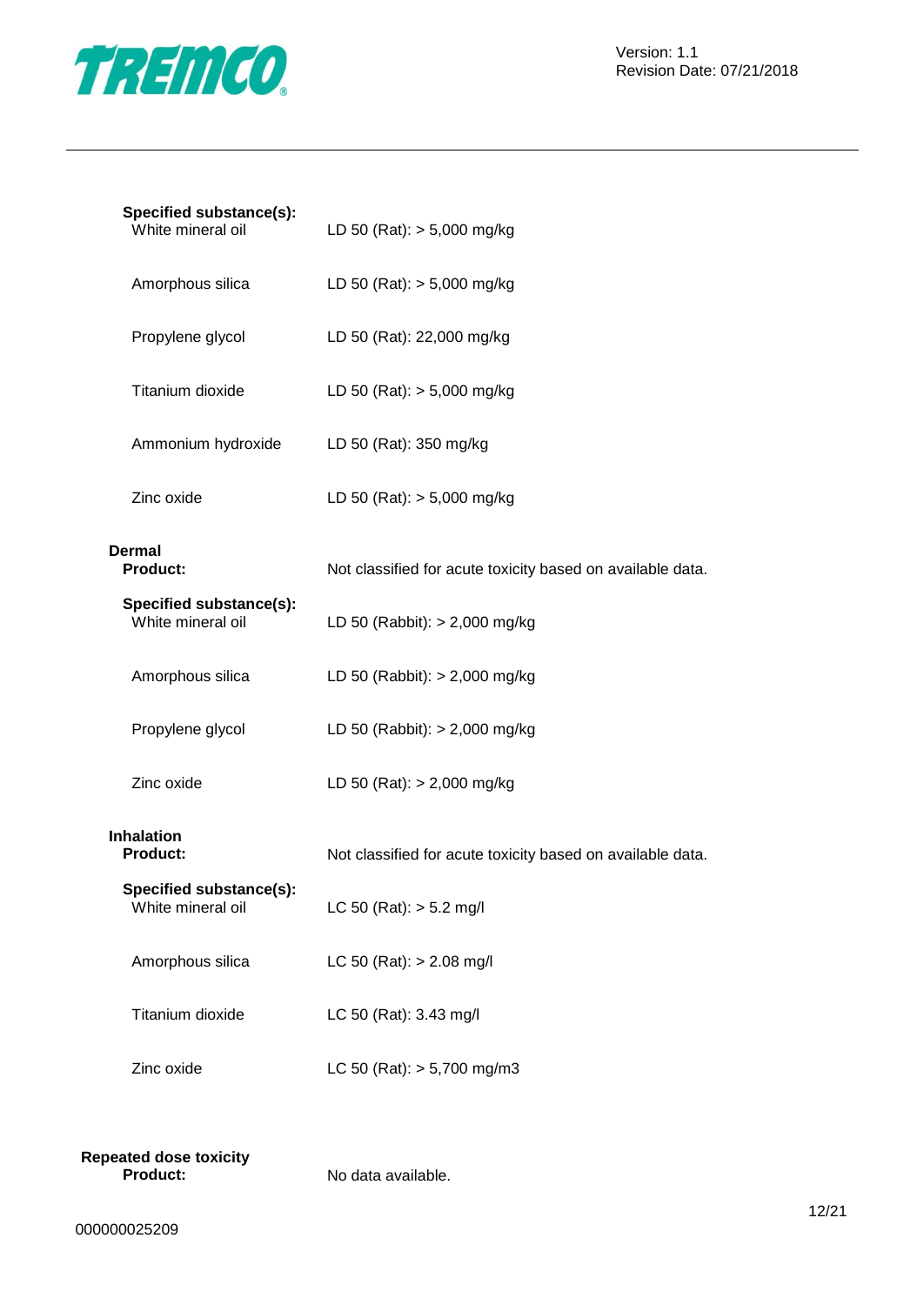

| <b>Skin Corrosion/Irritation</b> |  |
|----------------------------------|--|
| <b>Product:</b>                  |  |

**Product:** No data available.

| Specified substance(s):<br>White mineral oil | in vivo (Rabbit): Not irritant Experimental result, Key study        |
|----------------------------------------------|----------------------------------------------------------------------|
| Amorphous silica                             | in vivo (Rabbit): Not irritant Experimental result, Key study        |
| Propylene glycol                             | in vivo (Rabbit): Not irritant Experimental result, Key study        |
| Titanium dioxide                             | in vivo (Rabbit): Not irritant Experimental result, Supporting study |
| Zinc oxide                                   | in vivo (Rabbit): Not irritant Experimental result, Key study        |

# **Serious Eye Damage/Eye Irritation**

**Product:** No data available. **Specified substance(s):**

| White mineral oil | Rabbit, 24 - 72 hrs: Not irritating |
|-------------------|-------------------------------------|
| Amorphous silica  | Rabbit, 24 hrs: Not irritating      |
| Titanium dioxide  | Rabbit, 24 hrs: Not irritating      |
| Zinc oxide        | Rabbit, 24 - 72 hrs: Not irritating |

#### **Respiratory or Skin Sensitization Product:** No data available.

# **Carcinogenicity**

Suspected of causing cancer.

#### **IARC Monographs on the Evaluation of Carcinogenic Risks to Humans:**

Titanium dioxide Overall evaluation: Possibly carcinogenic to humans.

**US. National Toxicology Program (NTP) Report on Carcinogens:** No carcinogenic components identified

#### **US. OSHA Specifically Regulated Substances (29 CFR 1910.1001-1050):** No carcinogenic components identified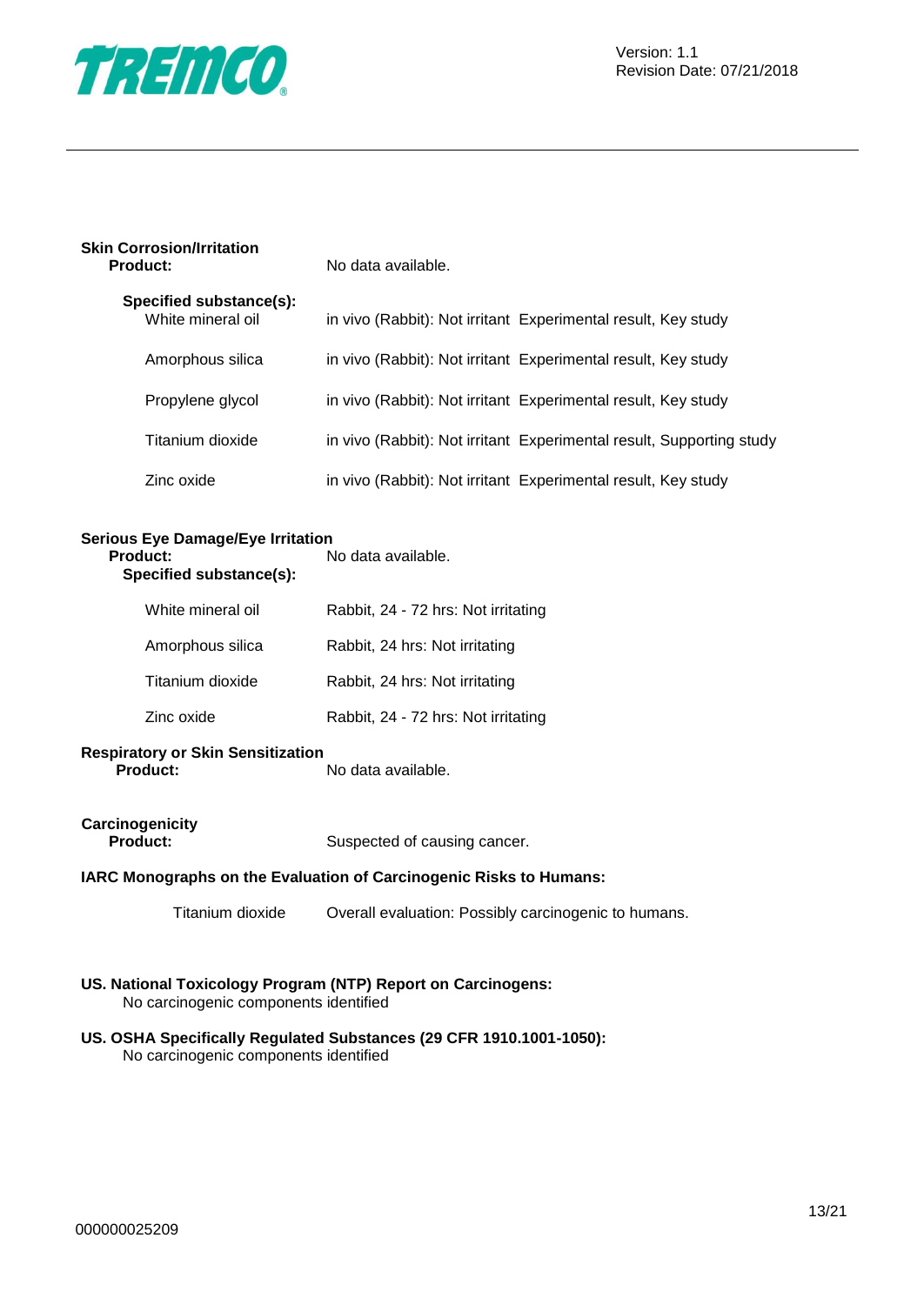

#### **Germ Cell Mutagenicity**

| In vitro<br>Product:                                                  | No data available. |
|-----------------------------------------------------------------------|--------------------|
| In vivo<br><b>Product:</b>                                            | No data available. |
| <b>Reproductive toxicity</b><br>Product:                              | No data available. |
| <b>Specific Target Organ Toxicity - Single Exposure</b><br>Product:   | No data available. |
| Specific Target Organ Toxicity - Repeated Exposure<br><b>Product:</b> | No data available. |
| <b>Aspiration Hazard</b><br><b>Product:</b>                           | No data available. |
| Other effects:                                                        | No data available. |

# **12. Ecological information**

#### **Ecotoxicity:**

#### **Acute hazards to the aquatic environment:**

| Fish<br><b>Product:</b>                         | No data available.                                                                    |
|-------------------------------------------------|---------------------------------------------------------------------------------------|
| Specified substance(s):<br>Propylene glycol     | LC 50 (Fathead minnow (Pimephales promelas), 96 h): 29,485 - 39,339 mg/l<br>Mortality |
| Zinc oxide                                      | LC 50 (Fathead minnow (Pimephales promelas), 96 h): 2,246 mg/l Mortality              |
| <b>Aquatic Invertebrates</b><br><b>Product:</b> | No data available.                                                                    |
| Specified substance(s):<br>Propylene glycol     | EC 50 (Water flea (Daphnia magna), 48 h): $> 10,000$ mg/l Intoxication                |
| Titanium dioxide                                | EC 50 (Water flea (Daphnia magna), 48 h): $> 1,000$ mg/l Intoxication                 |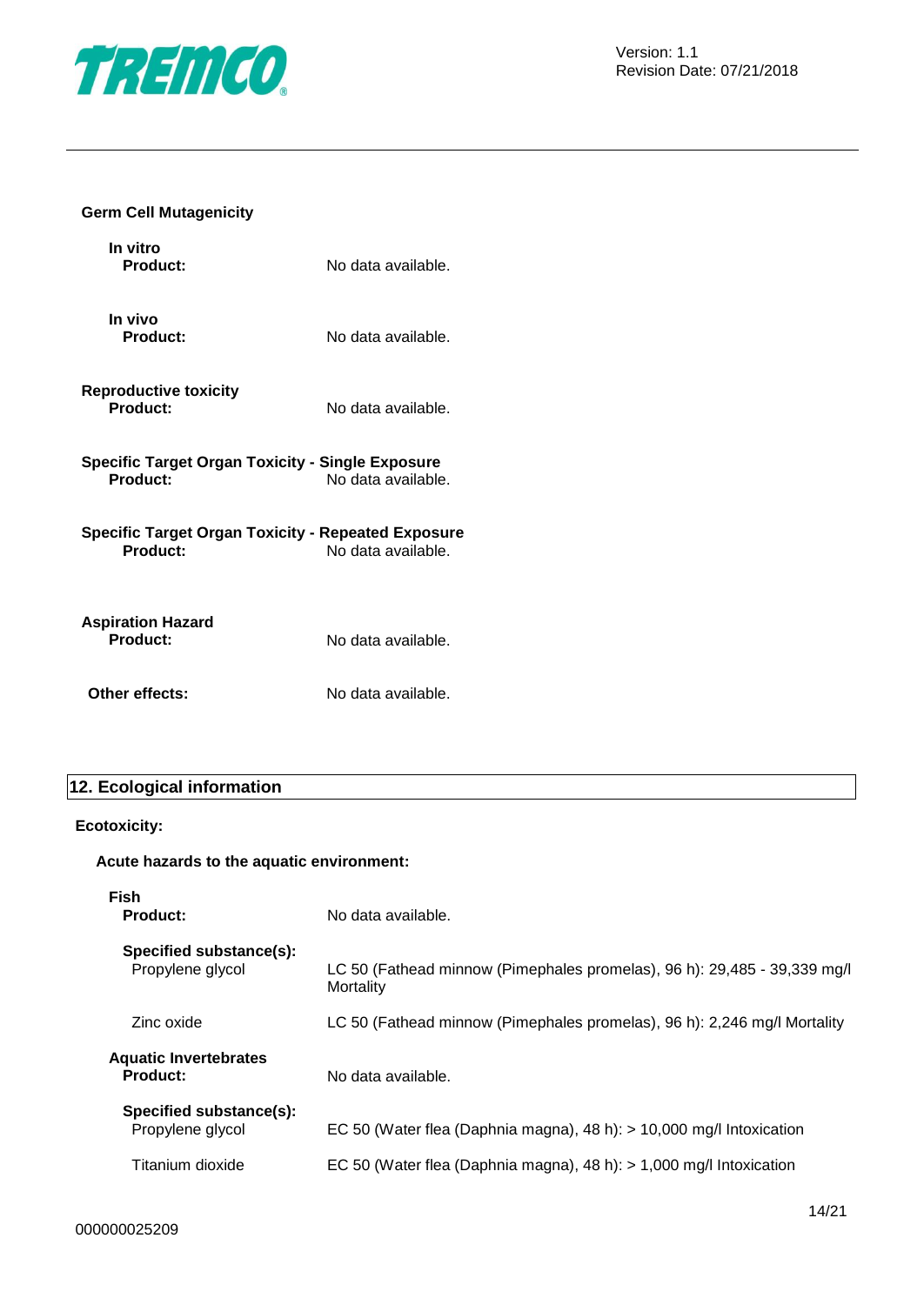

#### **Chronic hazards to the aquatic environment:**

| <b>Fish</b><br><b>Product:</b>                                                              | No data available.                                                                                                                                                            |  |
|---------------------------------------------------------------------------------------------|-------------------------------------------------------------------------------------------------------------------------------------------------------------------------------|--|
| Specified substance(s):<br>White mineral oil                                                | NOAEL (Oncorhynchus mykiss, 28 d): >= 1,000 mg/l QSAR QSAR,<br>Supporting study                                                                                               |  |
| Propylene glycol                                                                            | NOAEL (Pimephales promelas, 7 d): 11,530 mg/l Experimental result, Not<br>specified                                                                                           |  |
| <b>Aquatic Invertebrates</b><br>Product:                                                    | No data available.                                                                                                                                                            |  |
| <b>Toxicity to Aquatic Plants</b><br>Product:                                               | No data available.                                                                                                                                                            |  |
| <b>Persistence and Degradability</b>                                                        |                                                                                                                                                                               |  |
| <b>Biodegradation</b><br>Product:                                                           | No data available.                                                                                                                                                            |  |
| <b>BOD/COD Ratio</b><br><b>Product:</b>                                                     | No data available.                                                                                                                                                            |  |
| <b>Bioaccumulative potential</b><br><b>Bioconcentration Factor (BCF)</b><br><b>Product:</b> | No data available.                                                                                                                                                            |  |
| Partition Coefficient n-octanol / water (log Kow)<br><b>Product:</b><br>No data available.  |                                                                                                                                                                               |  |
| Specified substance(s):<br>Propylene glycol                                                 | Log Kow: -0.92                                                                                                                                                                |  |
| <b>Mobility in soil:</b>                                                                    | No data available.                                                                                                                                                            |  |
| Other adverse effects:                                                                      | No data available.                                                                                                                                                            |  |
| 13. Disposal considerations                                                                 |                                                                                                                                                                               |  |
| <b>Disposal instructions:</b>                                                               | Dispose of waste at an appropriate treatment and disposal facility in<br>accordance with applicable laws and regulations, and product<br>characteristics at time of disposal. |  |
|                                                                                             |                                                                                                                                                                               |  |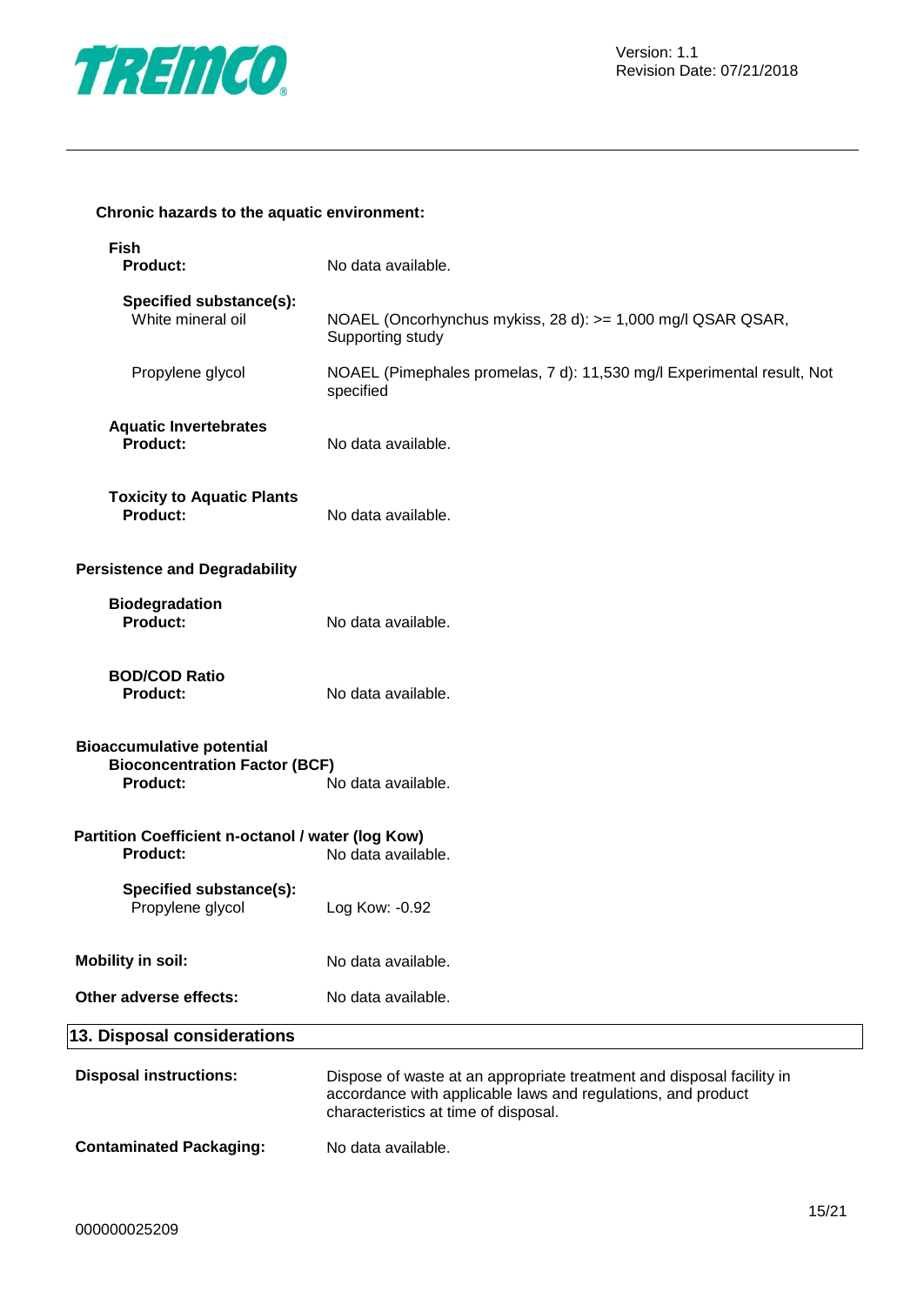

#### **14. Transport information**

#### **TDG:**

Not Regulated

#### **CFR / DOT:**

Not Regulated

#### **IMDG:**

Not Regulated

#### **15. Regulatory information**

#### **US Federal Regulations**

#### **TSCA Section 12(b) Export Notification (40 CFR 707, Subpt. D)**

None present or none present in regulated quantities.

#### **US. OSHA Specifically Regulated Substances (29 CFR 1910.1001-1050)**

| <b>Chemical Identity</b><br><b>Crystalline Silica</b><br>(Quartz)/ Silica Sand | <u>OSHA hazard(s)</u><br>kidney effects<br>lung effects<br>immune system effects<br>Cancer                                                                       |
|--------------------------------------------------------------------------------|------------------------------------------------------------------------------------------------------------------------------------------------------------------|
| Formaldehyde                                                                   | Acute toxicity<br>Skin irritation<br>Skin sensitization<br>Flammability<br>respiratory tract irritation<br>Respiratory sensitization<br>Cancer<br>Eye irritation |
| Cadmium                                                                        | Acute toxicity<br>Lung<br>Kidney<br>Cancer                                                                                                                       |
| Lead and compounds<br>(inorganic)                                              | Kidney<br>Acute toxicity<br>Central nervous system<br>Blood<br>Reproductive toxicity                                                                             |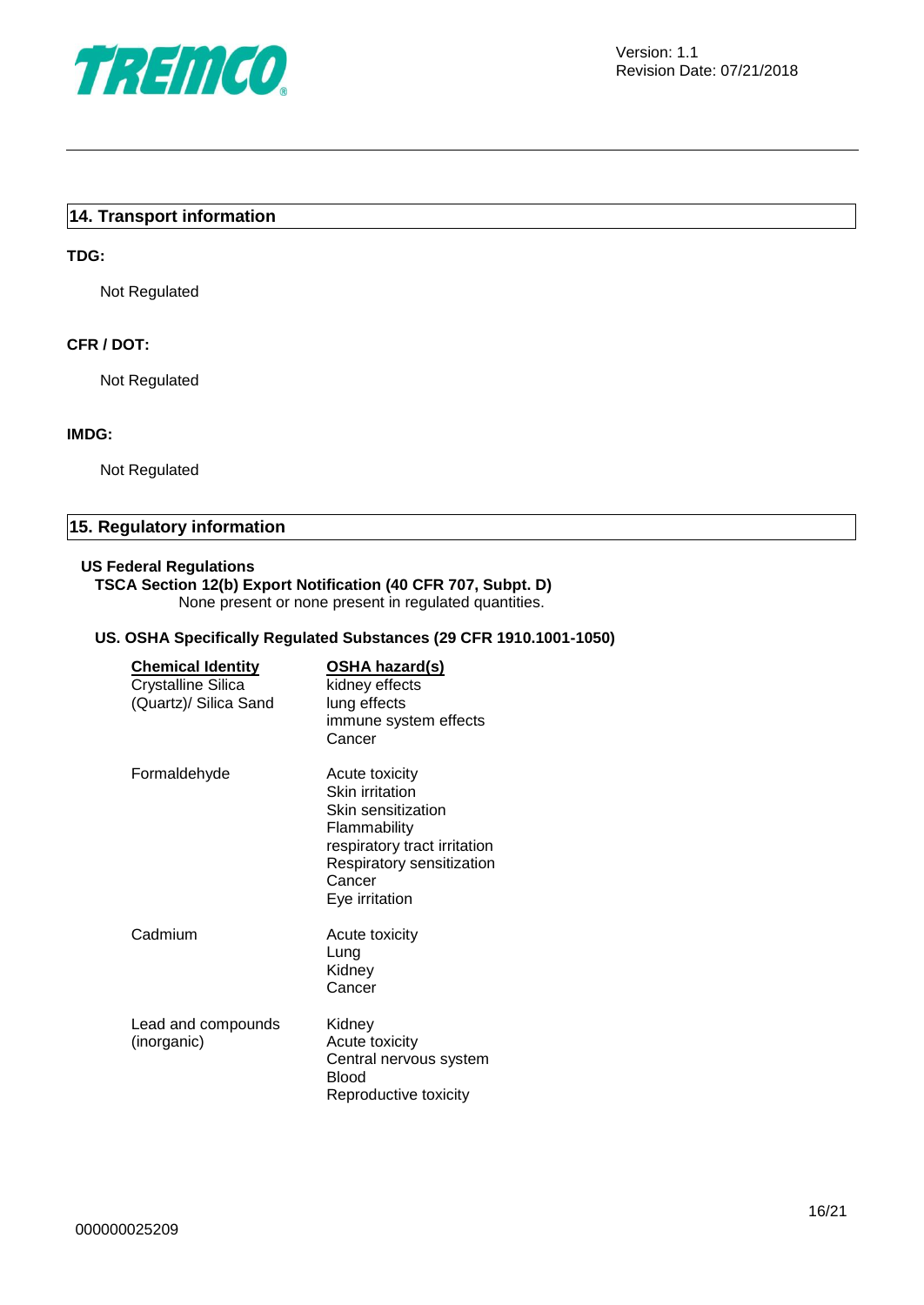

#### **CERCLA Hazardous Substance List (40 CFR 302.4):**

| <b>Chemical Identity</b> | <b>Reportable quantity</b> |
|--------------------------|----------------------------|
| Ammonium hydroxide       | 1000 lbs.                  |
| Methyl benzimidazole-2-  | $10$ lbs.                  |
| yl carbamate             |                            |
| Methanol                 | 5000 lbs.                  |
| <b>Ethyl Acrylate</b>    | 1000 lbs.                  |
| Formaldehyde             | $100$ lbs.                 |
| Propionic acid           | 5000 lbs.                  |
| Acetaldehyde             | 1000 lbs.                  |
| Cadmium                  | $10$ lbs.                  |
| Potassium hydroxide      | 1000 lbs.                  |
| Lead and compounds       | $10$ lbs.                  |
| (inorganic)              |                            |

#### **Superfund Amendments and Reauthorization Act of 1986 (SARA)**

#### **Hazard categories**

Delayed (Chronic) Health Hazard **Carcinogenicity** 

#### **SARA 302 Extremely Hazardous Substance**

|                          | Reportable |                                    |
|--------------------------|------------|------------------------------------|
| <b>Chemical Identity</b> | quantity   | <b>Threshold Planning Quantity</b> |
| Formaldehyde             | 100 lbs.   | .500 lbs.                          |

#### **SARA 304 Emergency Release Notification**

| <b>Chemical Identity</b> | <b>Reportable quantity</b> |  |
|--------------------------|----------------------------|--|
| Ammonium hydroxide       | 1000 lbs.                  |  |
| Zinc oxide               |                            |  |
| Methyl benzimidazole-2-  | $10$ lbs.                  |  |
| yl carbamate             |                            |  |
| Methanol                 | 5000 lbs.                  |  |
| Ethyl Acrylate           | 1000 lbs.                  |  |
| Formaldehyde             | $100$ lbs.                 |  |
| Propionic acid           | 5000 lbs.                  |  |
| Copper phthalocyanine    |                            |  |
| Acetaldehyde             | 1000 lbs.                  |  |
| Cadmium                  | $10$ lbs.                  |  |
| Potassium hydroxide      | 1000 lbs.                  |  |
| and compounds<br>Lead    | $10$ lbs.                  |  |
| (inorganic)              |                            |  |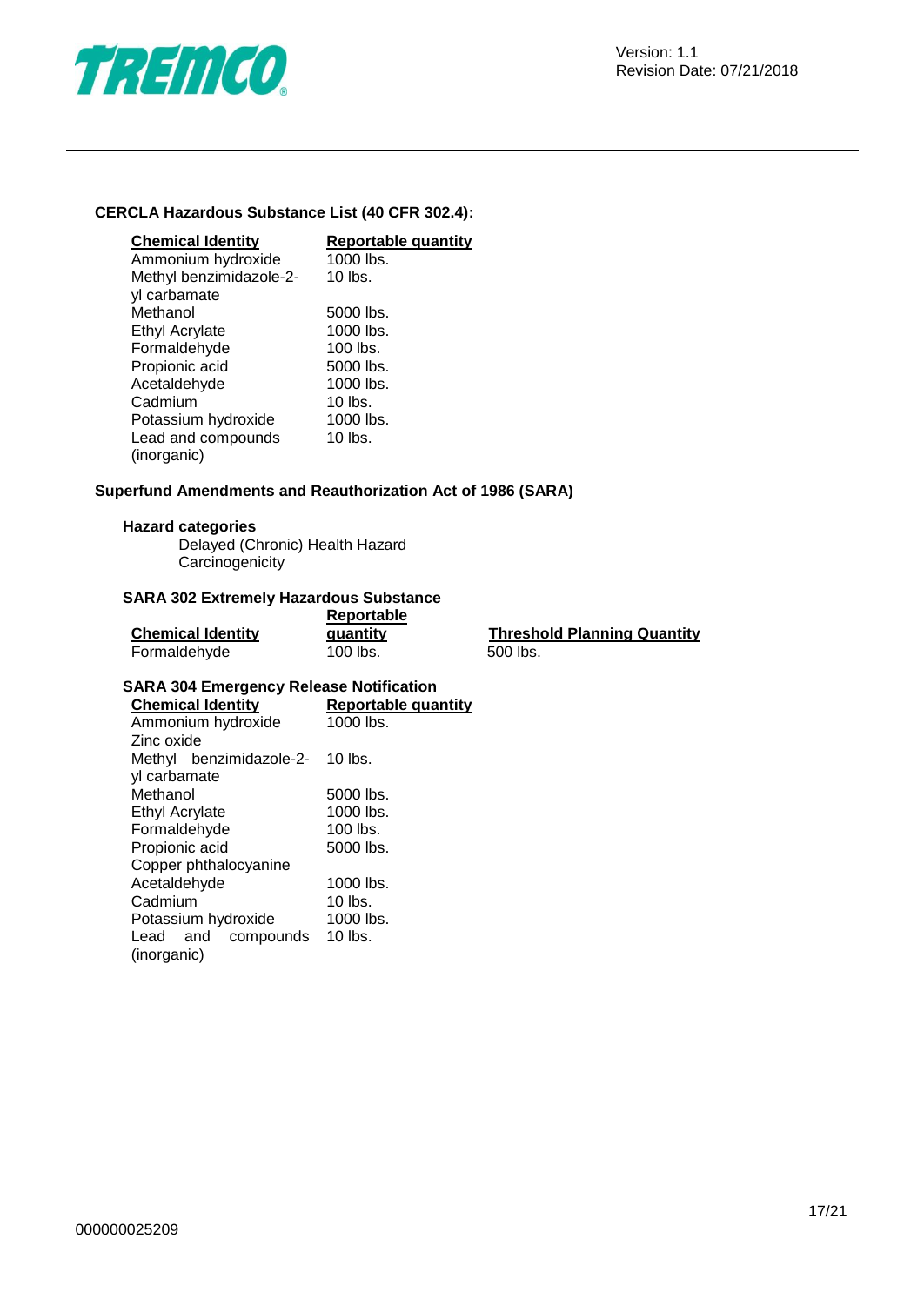

| <b>SARA 311/312 Hazardous Chemical</b> |  |
|----------------------------------------|--|
|----------------------------------------|--|

| <b>Chemical Identity</b> | <b>Threshold Planning Quantity</b> |
|--------------------------|------------------------------------|
| Formaldehyde             | 500lbs                             |
| White mineral oil        | 10000 lbs                          |
| Amorphous silica         | 10000 lbs                          |
| Propylene glycol         | 10000 lbs                          |
| Titanium dioxide         | 10000 lbs                          |
| Ammonium hydroxide       | 10000 lbs                          |
| Zinc oxide               | 10000 lbs                          |

#### **SARA 313 (TRI Reporting)**

None present or none present in regulated quantities.

#### **Clean Air Act (CAA) Section 112(r) Accidental Release Prevention (40 CFR 68.130)**

| <b>Chemical Identity</b> | <b>Reportable quantity</b> |
|--------------------------|----------------------------|
| Formaldehyde             | lbs                        |
| Acetaldehyde             | lbs                        |

#### **Clean Water Act Section 311 Hazardous Substances (40 CFR 117.3)**

None present or none present in regulated quantities.

#### **US State Regulations**

#### **US. California Proposition 65**



#### **WARNING**

Cancer and Reproductive Harm - www.P65Warnings.ca.gov

#### **US. New Jersey Worker and Community Right-to-Know Act**

#### **Chemical Identity**

White mineral oil Amorphous silica Propylene glycol Titanium dioxide

#### **US. Massachusetts RTK - Substance List**

#### **Chemical Identity**

White mineral oil Amorphous silica Titanium dioxide Crystalline Silica (Quartz)/ Silica Sand Ethyl Acrylate Formaldehyde

#### **US. Pennsylvania RTK - Hazardous Substances**

#### **Chemical Identity**

White mineral oil Amorphous silica Propylene glycol Titanium dioxide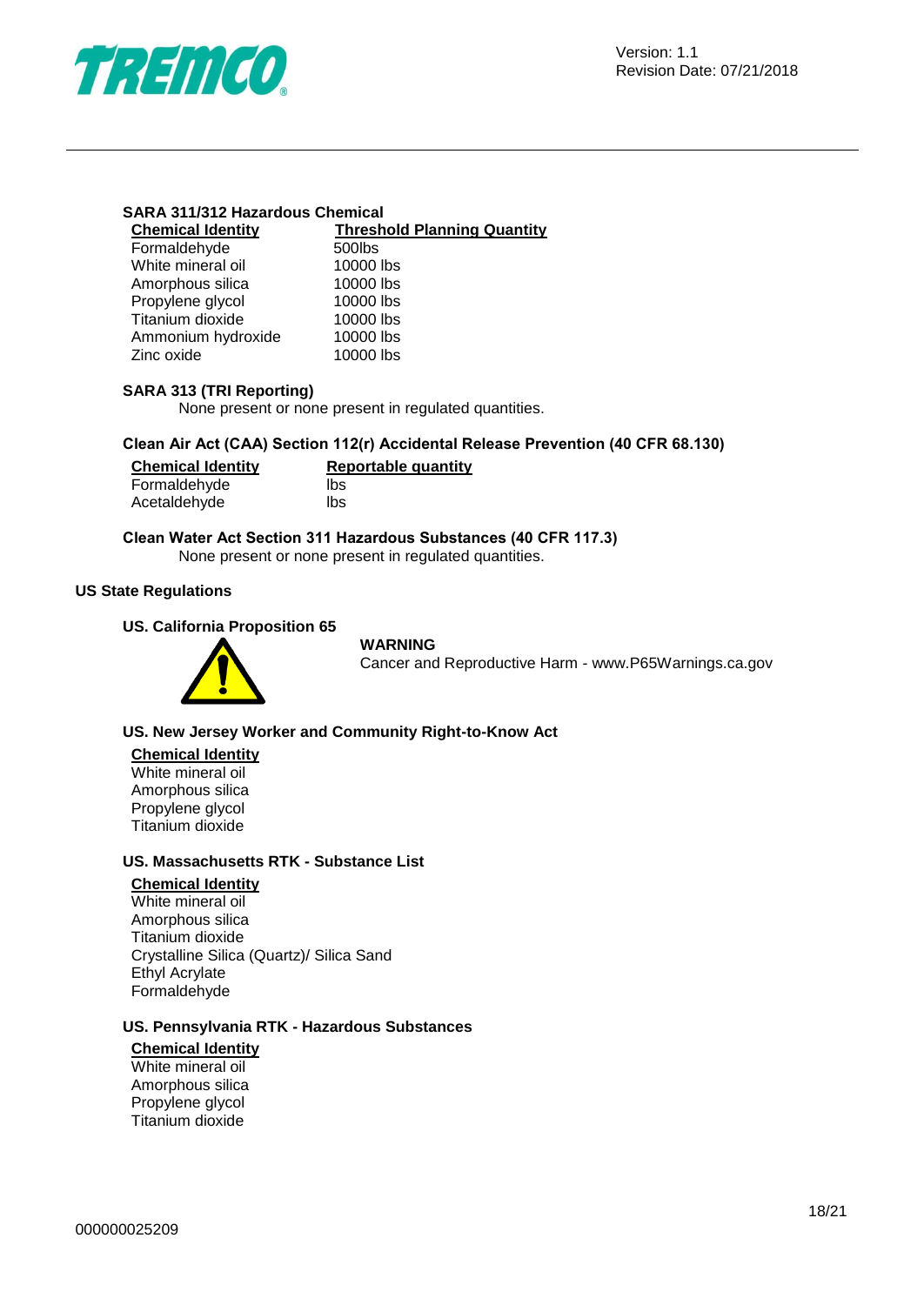

#### **US. Rhode Island RTK**

**Chemical Identity** White mineral oil Propylene glycol Titanium dioxide

#### **International regulations**

#### **Montreal protocol**

Not applicable

## **Stockholm convention**

Not applicable

#### **Rotterdam convention**

Not applicable

### **Kyoto protocol**

Not applicable

#### **VOC:**

| Regulatory VOC (less water and<br>exempt solvent) | $: 14$ g/l          |
|---------------------------------------------------|---------------------|
| VOC Method 310                                    | $\therefore$ 0.65 % |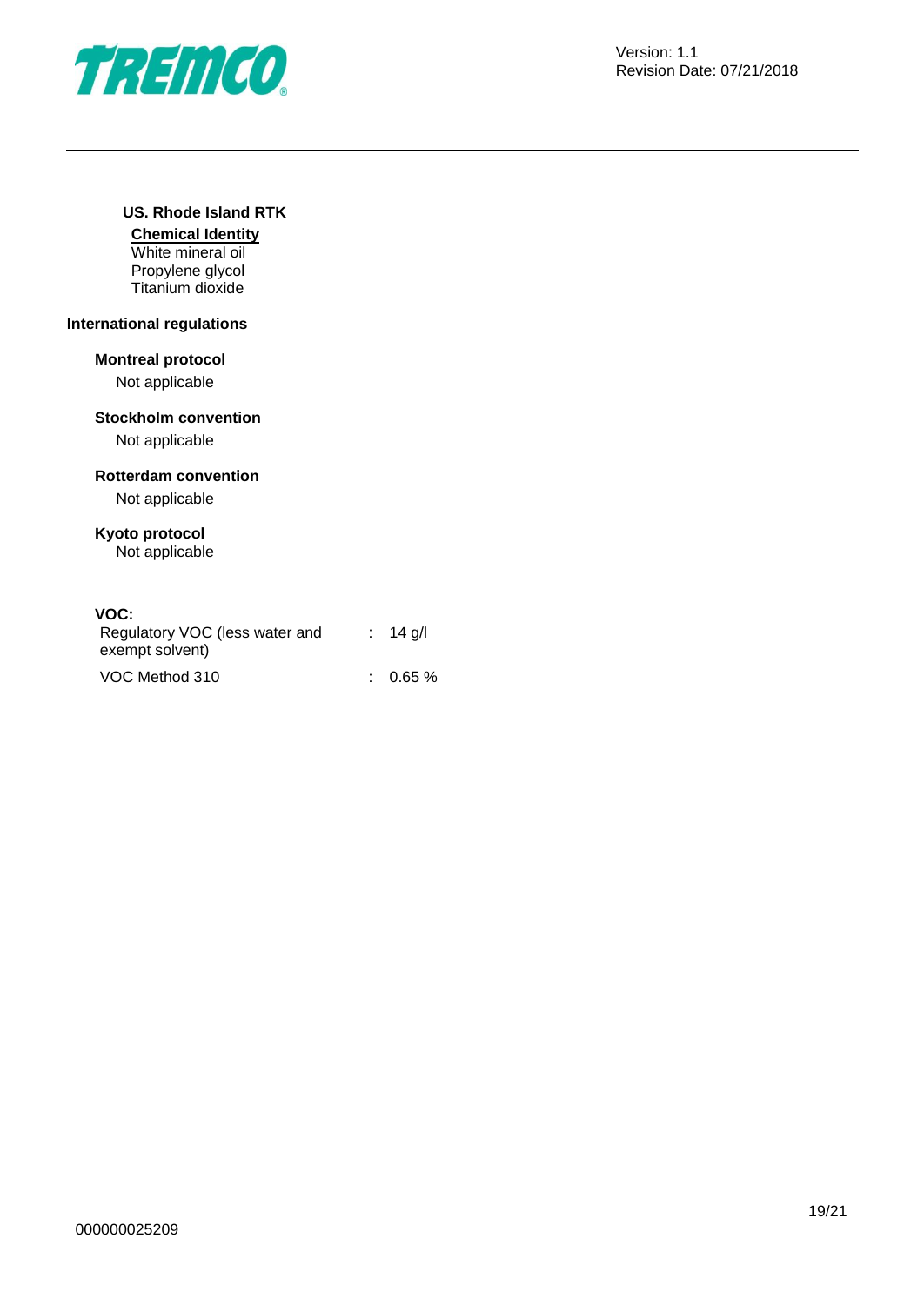

|  |   | <b>Inventory Status:</b> |  |
|--|---|--------------------------|--|
|  | . | $\cdots$                 |  |

Australia AICS: One or more components in this product are not listed on or exempt from the Inventory.

Canada DSL Inventory List: All components in this product are listed on or exempt from the Inventory.

EINECS, ELINCS or NLP: One or more components in this product are not listed on or exempt from the Inventory.

Japan (ENCS) List: One or more components in this product are not listed on or exempt from the Inventory.

China Inv. Existing Chemical Substances: One or more components in this product are not listed on or exempt from the Inventory.

Korea Existing Chemicals Inv. (KECI): One or more components in this product are not listed on or exempt from the Inventory.

Canada NDSL Inventory: One or more components in this product are not listed on or exempt from the Inventory.

Philippines PICCS: One or more components in this product are not listed on or exempt from the Inventory.

US TSCA Inventory: All components in this product are listed on or exempt from the Inventory.

New Zealand Inventory of Chemicals: One or more components in this product are not listed on or exempt from the Inventory.

Japan ISHL Listing: One or more components in this product are not listed on or exempt from the Inventory.

Japan Pharmacopoeia Listing: One or more components in this product are not listed on or exempt from the Inventory.

Mexico INSQ: Conservation of the original components in this product are more components in this product are not listed on or exempt from the Inventory.

Ontario Inventory: One or more components in this product are not listed on or exempt from the Inventory.

Taiwan Chemical Substance Inventory: One or more components in this product are not listed on or exempt from the Inventory.